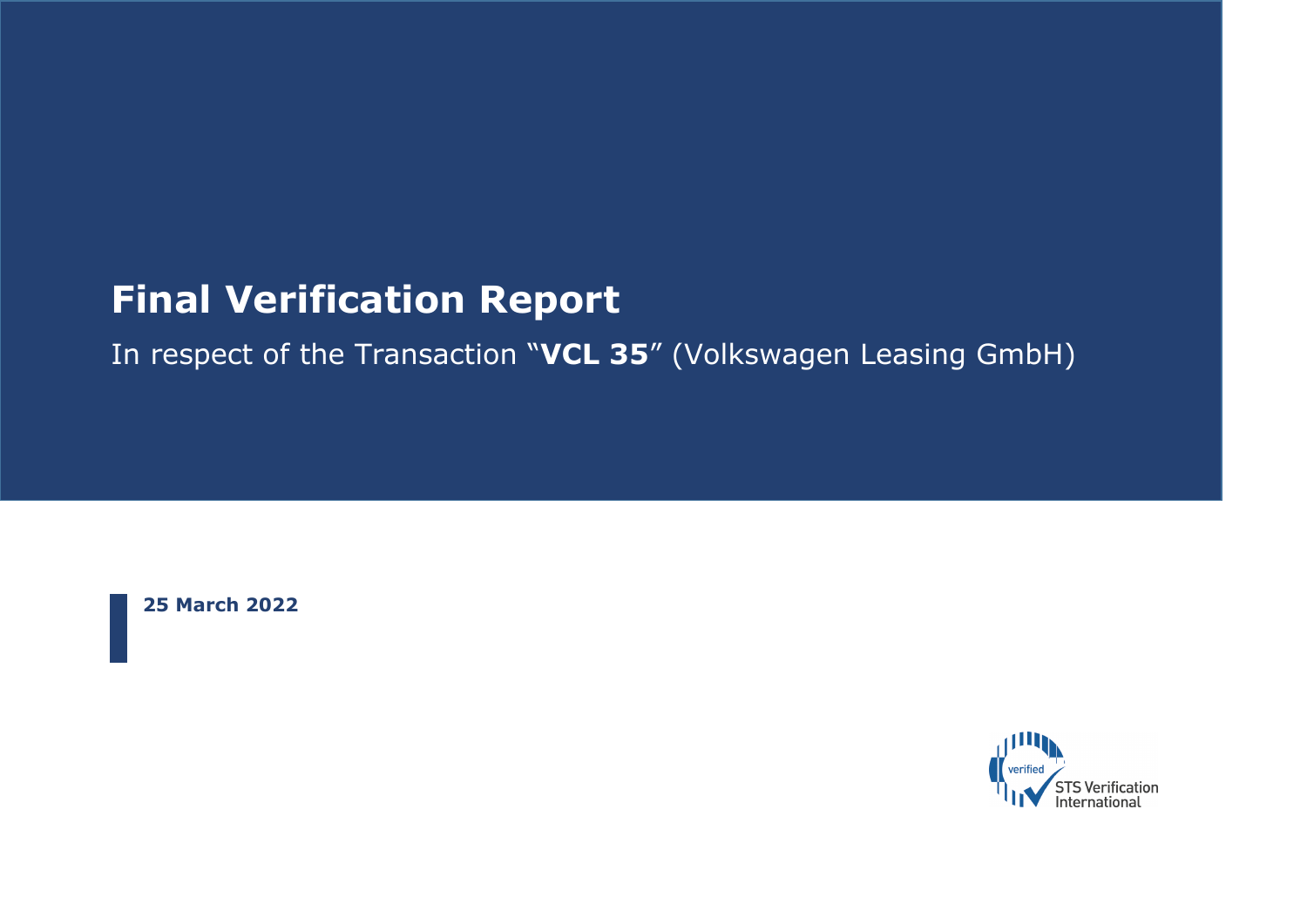

# **Authorization of SVI as third party**

STS Verification International GmbH ("SVI") has been authorized by the German Federal Financial Supervisory Authority (Bundesanstalt für Finanzdienstleistungsaufsicht "BaFin", as the competent authority pursuant to Art 29 of the Securitisation Regulation) to act in all EU countries as third party pursuant to Art 28 of the Securitisation Regulation to verify compliance with the STS Criteria pursuant to Art 27 (2) of the Securitisation Regulation.

### **Mandating of SVI and verification steps**

On 22 December 2021, SVI has been mandated by the Originator (Volkswagen Leasing GmbH) to verify compliance with the STS criteria pursuant to Article 28 of the Securitisation Regulation for the securitisation transaction "VCL 35" (the "Transaction").

As part of our verification work and the preparation therefor at previous verifications, we took part in a virtual due diligence (recorded) which was organised by representatives of Volkswagen Leasing GmbH ("VWL") and Volkswagen Financial Services AG ("VWFS") in April 2021. In addition, we have discussed selected aspects of the Transaction with VWL, VWFS and legal counsel and obtained additional information on the transaction structure, the underwriting and servicing procedures of VWL and the underlying transaction documentation.

For the purposes of our analysis, we have reviewed the following documents and other information related to the Transaction:

- Prospectus
- German Legal Opinion
- Receivables Purchase Agreement
- Servicing Agreement
- Note Purchase Agreement
- Incorporated Terms Memorandum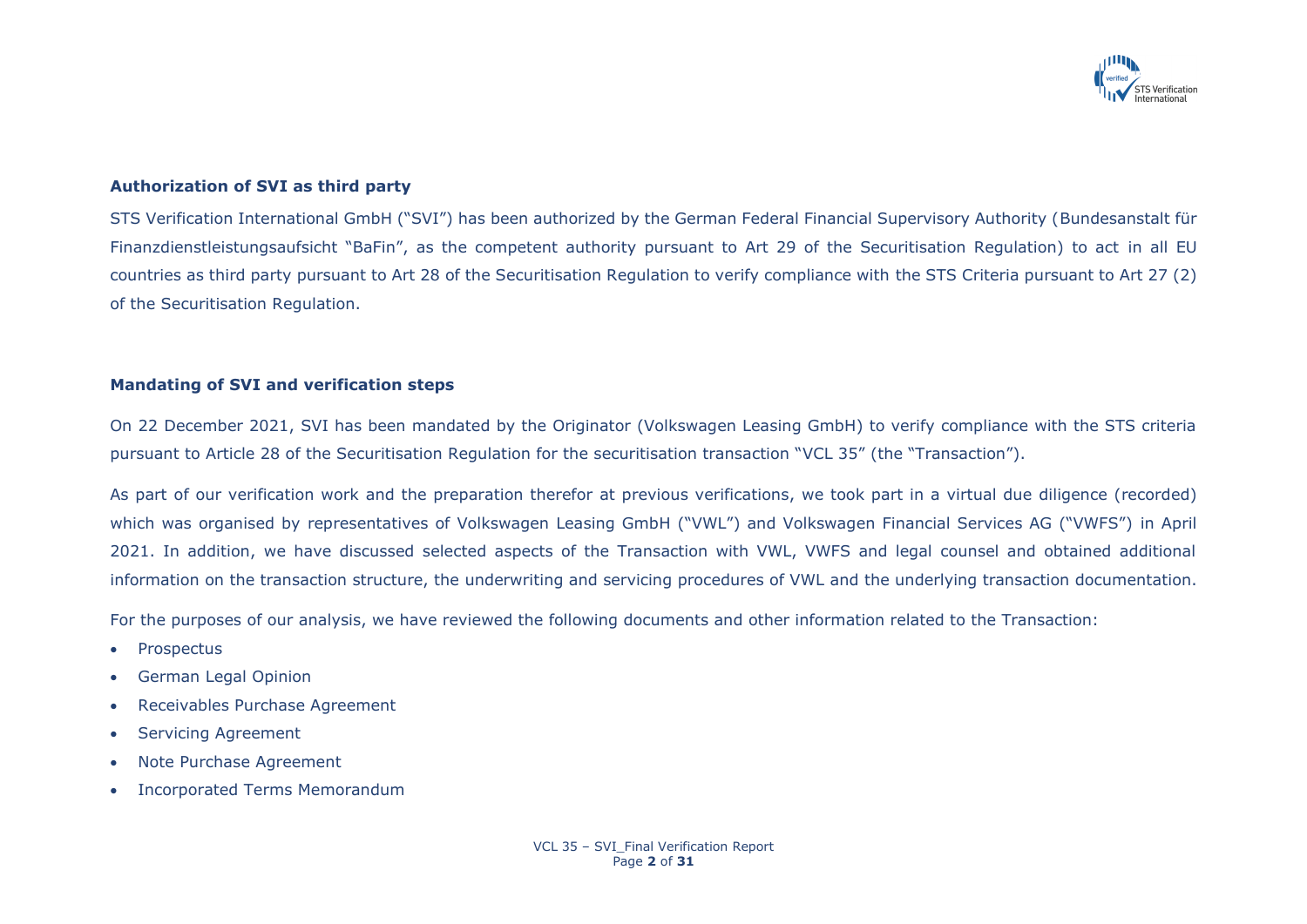

- Due Diligence Presentation by VWL/VWFS dated April 2021
- Agreed-upon Procedures Report
- Latest version of the liability cash flow model
- Data Package received by VWL/VWFS
- Additional information received by e-mail, such as confirmations, comments, etc.

# **Verification Methodology**

The fulfilment of each verification point in this Final Verification Report provided to the Originator is evaluated on the basis of three fulfilment values (traffic light status):

| Criterion is fully met                                                         |  |
|--------------------------------------------------------------------------------|--|
| Criterion is mostly met, but with comments or requests for missing information |  |
| Criterion not (yet) met on the basis of available information                  |  |

The verification process is based on the SVI verification manual ("Verification Manual"), defined terms of the Verification Manual shall also apply to this report. It describes the verification process and the individual inspections in detail. The Verification Manual is applicable to all parties involved in the verification process and its application ensures an objective and uniform verification of transactions to be verified. Based on the Verification Manual, SVI has derived the Transaction Verification Catalogue for this Transaction as described under Verification Method in this report. A full description of the methodology used by SVI for the Verification can be found in the Verification Manual on our website: www.svi-gmbh.com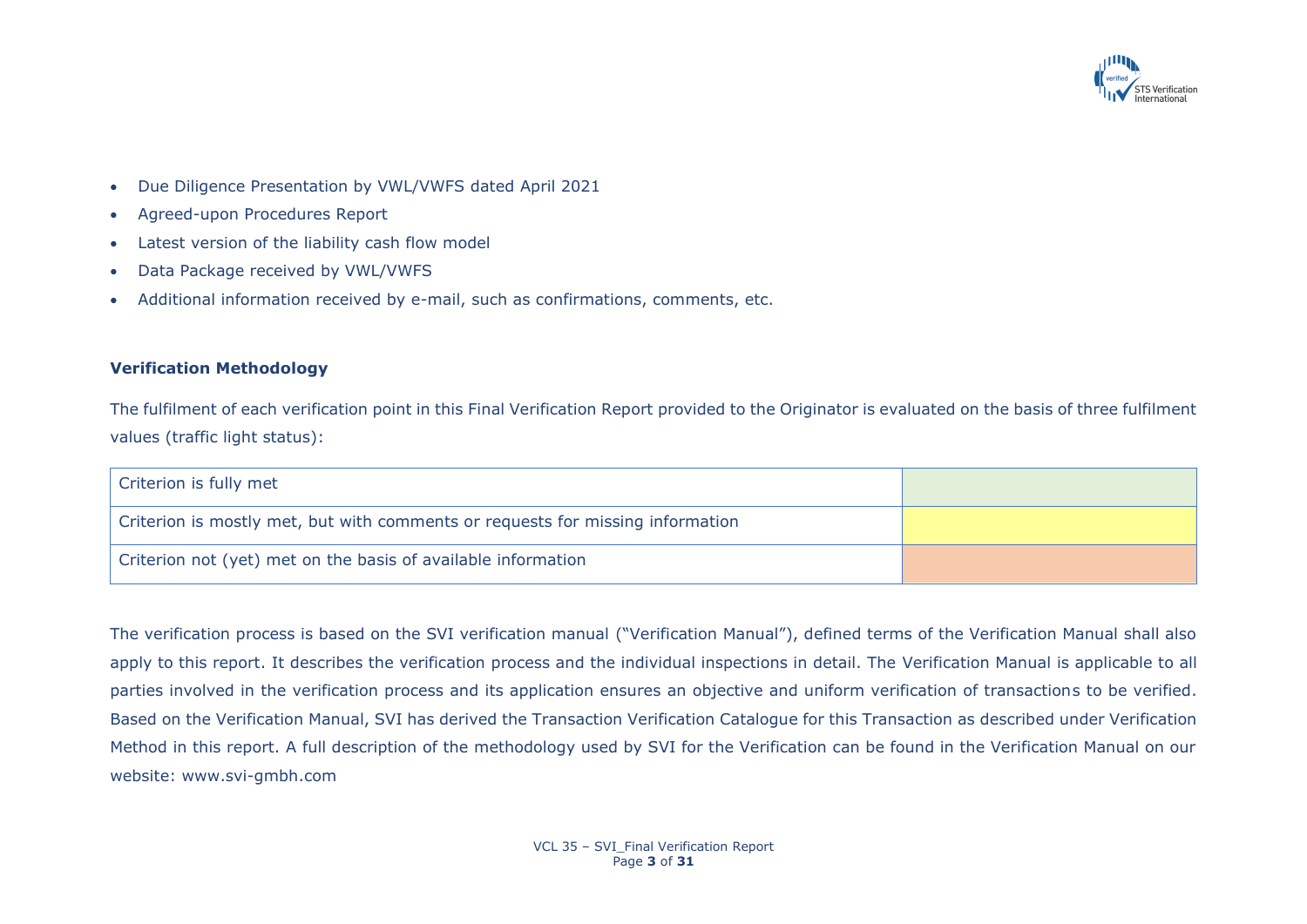

### **Disclaimer of SVI**

SVI grants a registered verification label "verified – STS VERIFICATION INTERNATIONAL" if a securitisation complies with the requirements for simple, transparent and standardised securitisation as set out in Articles 19 to 26e of the Securitisation Regulation ("STS Requirements"). The aim of the Securitisation Regulation is to restart high-quality securitisation markets, and the intention of implementing a framework for simple, transparent and standardised transactions with corresponding STS criteria shall contribute to this. However, it should be noted that the STS verification performed by SVI does not affect the liability of an originator or special purpose vehicle in respect of their legal obligations under the Securitisation Regulation. Furthermore, the use of verification services from SVI shall not affect the obligations imposed on institutional investors as set out in Article 5 of the Securitisation Regulation. Notwithstanding confirmation by SVI which verifies compliance of a securitisation with the STS Requirements, such verification by SVI does not ensure the compliance of a securitisation with the general requirements of the Securitisation Regulation.

SVI has carried out no other investigations or surveys in respect of the issuer or the notes concerned other than as set out in this Final Verification Report and disclaims any responsibility for monitoring the issuer's continuing compliance with these standards or any other aspect of the issuer's activities or operations. Furthermore, SVI has not provided any form of advisory, audit or equivalent service to the Originator, Issuer or Sponsor.

SVI is not a legal advisor and nothing in the Final Verification Report shall be regarded as legal advice in any jurisdiction.

Accordingly, the Final Verification Report is only an expression of opinion by SVI after application of its verification methodology and not a statement of fact. It is not a guarantee or warranty that ECB, any of the ESAs or national competent authorities, courts, investors or any other person will accept the STS status of the relevant securitisation. Therefore, no person should rely on the Final Verification Report in determining the STS status but must perform its own analysis and reach its own conclusions.

SVI assumes due performance of the contractual obligation thereunder by each of the parties and the representations made and warranties given in each case by any persons or parties to SVI or in any of the documents are true, not misleading and complete. SVI shall have no

> VCL 35 – SVI\_Final Verification Report Page **4** of **31**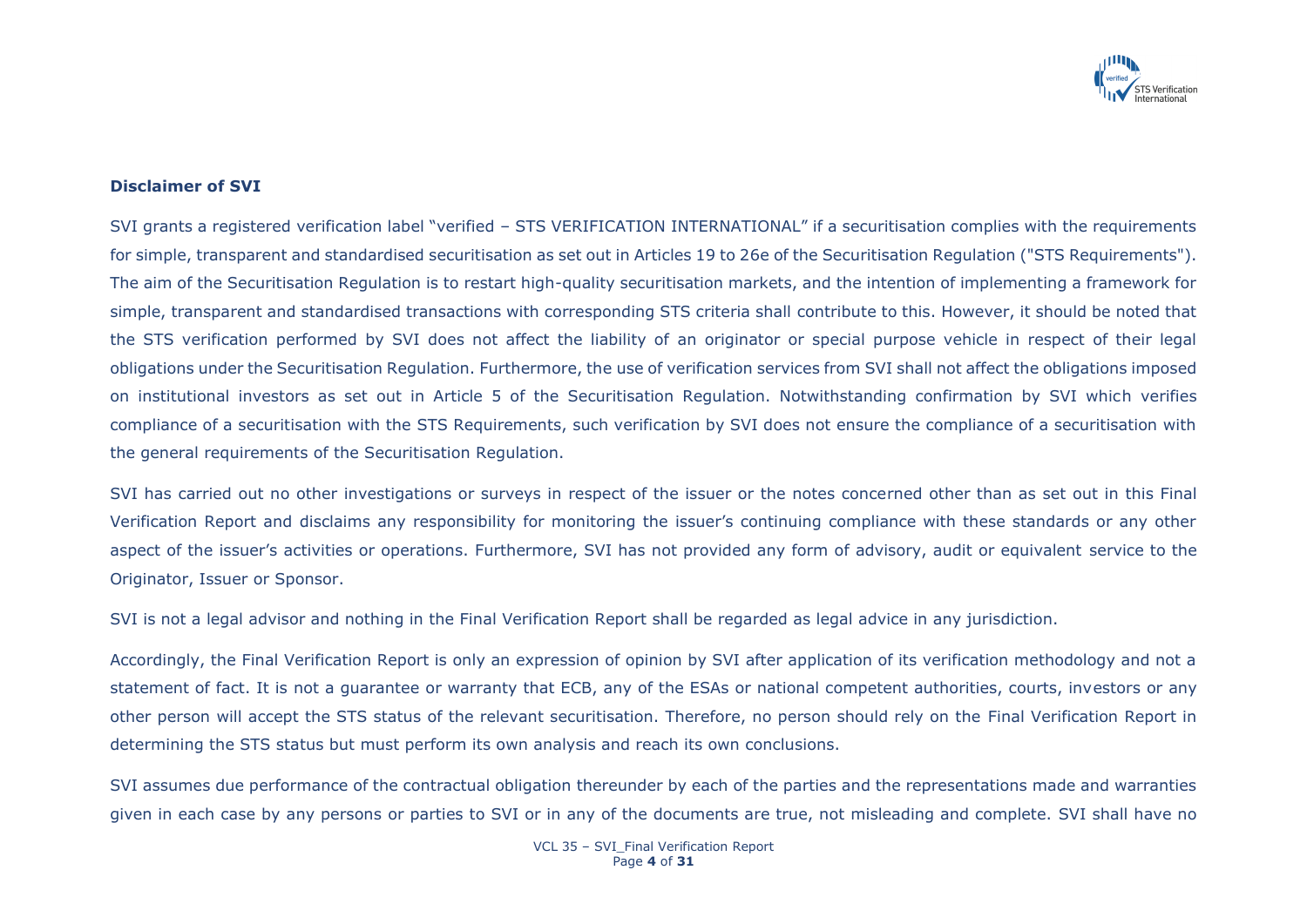

liability for any loss of any kind suffered by any person as a result of a securitisation where the Final Verification Report indicated that it met, in whole or in part, the STS Requirements, certain CRR or SRT requirements being held for any reason as not so meeting the relevant requirements or not being able to have lower capital allocated against it save in the case of deliberate fraud by SVI. SVI shall also not have any liability for any action taken or action from which any person has refrained from taking as a result of the Final Verification Report.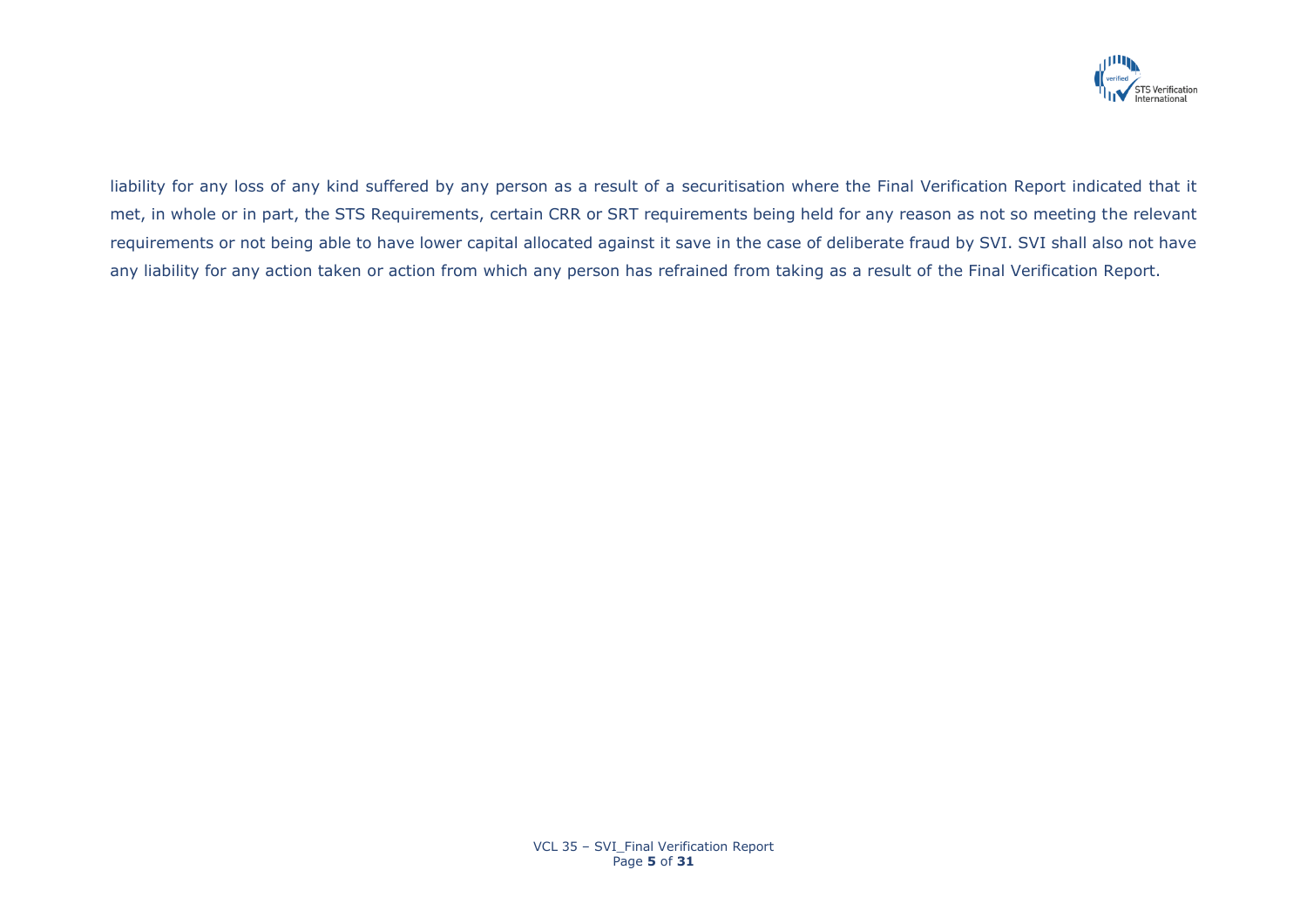

# **LIST OF ABBREVIATIONS/DEFINITIONS**

<u>Note:</u> For any other term used in this Final Verification Report in capital spelling, please refer to the defined terms in the section "MASTER DEFINITIONS SCHEDULE" in the Incorporated Terms Memorandum.

| AuP                              | Agreed-upon Procedures                                                                                                               |
|----------------------------------|--------------------------------------------------------------------------------------------------------------------------------------|
| <b>BaFin</b>                     | Bundesanstalt für Finanzdienstleistungsaufsicht (German Federal Financial Supervisory Authority)                                     |
| CF-Model                         | Latest version of the liability cash flow model                                                                                      |
| <b>Closing Date</b>              | 25 March 2022                                                                                                                        |
| Data Package                     | Data package received by VWL/VWFS                                                                                                    |
| Due Diligence                    | Recorded virtual Due Diligence meeting available since April 2021                                                                    |
| Due Diligence Presentation       | Due Diligence presentation by VWL/VWFS dated April 2021                                                                              |
| <b>EBA</b>                       | <b>European Banking Authority</b>                                                                                                    |
| <b>EBA Guidelines</b>            | Final Report on Guidelines on the STS criteria for non-ABCP securitisation, as published by EBA on 12 December 2018                  |
| <b>ECB</b>                       | European Central Bank                                                                                                                |
| <b>EIOPA</b>                     | European Insurance an Occupational Pensions Authority                                                                                |
| <b>ESAs</b>                      | European supervisory authorities (EBA, EIOPA and ESMA)                                                                               |
| <b>ESMA</b>                      | European Securities and Markets Authority                                                                                            |
| <b>Final Verification Report</b> | Final Verification Report prepared by SVI in respect of the Transaction                                                              |
| <b>Issuer</b>                    | <b>VCL 35</b>                                                                                                                        |
| <b>ITM</b>                       | <b>Incorporated Terms Memorandum</b>                                                                                                 |
| LO                               | German Legal Opinion                                                                                                                 |
| <b>MAR</b>                       | Regulation (EU) 596/2014 of the European Parliament and of the Council of 16 April 2014 on market abuse (Market Abuse<br>Regulation) |
| Originator                       | Volkswagen Leasing GmbH                                                                                                              |
| Prospectus                       | Prospectus dated 22 March 2022                                                                                                       |
| <b>RPA</b>                       | Receivables Purchase Agreement                                                                                                       |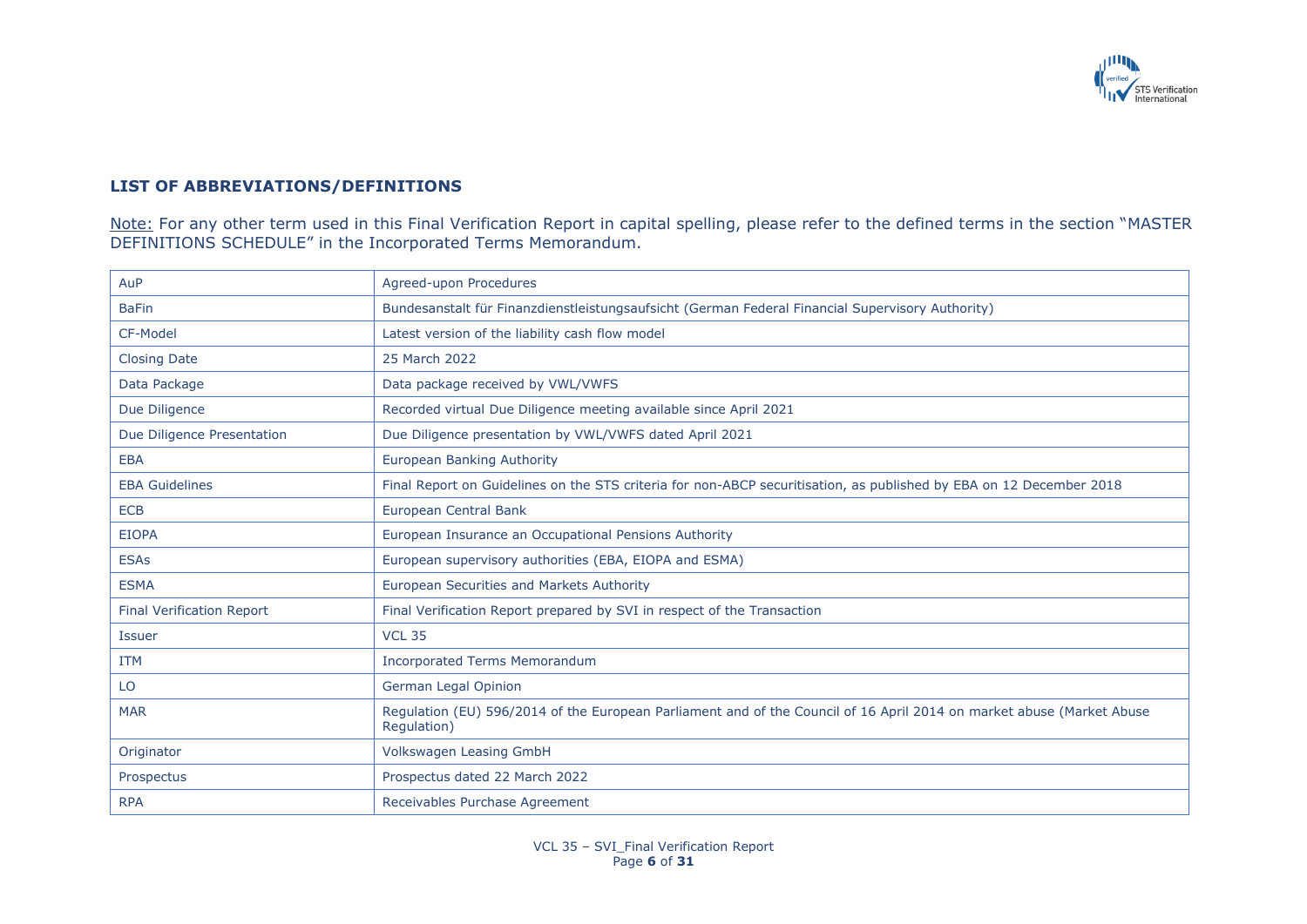

| RTS on Homogeneity           | Commission Delegated Regulation (EU) 2019/1851 dated 28 May 2019 supplementing the Securitisation Regulation with<br>regard to regulatory technical standards on the homogeneity of the underlying exposures in securitisation                                                                                                                                                                                                    |
|------------------------------|-----------------------------------------------------------------------------------------------------------------------------------------------------------------------------------------------------------------------------------------------------------------------------------------------------------------------------------------------------------------------------------------------------------------------------------|
| <b>RTS on Risk Retention</b> | EBA Final Draft Regulatory Technical Standards specifying the requirements for originators, sponsors and original lenders<br>relating to risk retention pursuant to Article 6(7) of Regulation (EU) 2017/2402                                                                                                                                                                                                                     |
| Securitisation Regulation    | Regulation (EU) 2017/2402 of the European Parliament and of the Council of 12 December 2017 laying down a general<br>framework for securitisation and creating a specific framework for simple, transparent and standardised securitisation, and<br>amending Directives 2009/65/EC, 2009/138/EC and 2011/61/EU and Regulations (EC) No 1060/2009 and (EU) No 648/2012,<br>as amended by Regulation (EU) 2021/557 of 31 March 2021 |
| <b>Seller</b>                | Volkswagen Leasing GmbH                                                                                                                                                                                                                                                                                                                                                                                                           |
| Servicer                     | Volkswagen Leasing GmbH                                                                                                                                                                                                                                                                                                                                                                                                           |
| SolvV                        | Solvabilitätsverordnung (Solvability Regulation)                                                                                                                                                                                                                                                                                                                                                                                  |
| <b>SPV</b>                   | Special Purpose Vehicle or Issuer                                                                                                                                                                                                                                                                                                                                                                                                 |
| <b>Transaction</b>           | The securitisation of auto lease receivables involving VCL 35 as Issuer                                                                                                                                                                                                                                                                                                                                                           |
| <b>VCL 35</b>                | VCL Multi-Compartment S.A., acting for and behalf of its Compartment VCL 35                                                                                                                                                                                                                                                                                                                                                       |
| <b>VCL Master C1</b>         | VCL Master S.A., Compartment 1                                                                                                                                                                                                                                                                                                                                                                                                    |
| <b>VWFS</b>                  | Volkswagen Financial Services AG                                                                                                                                                                                                                                                                                                                                                                                                  |
| <b>VWL</b>                   | Volkswagen Leasing GmbH                                                                                                                                                                                                                                                                                                                                                                                                           |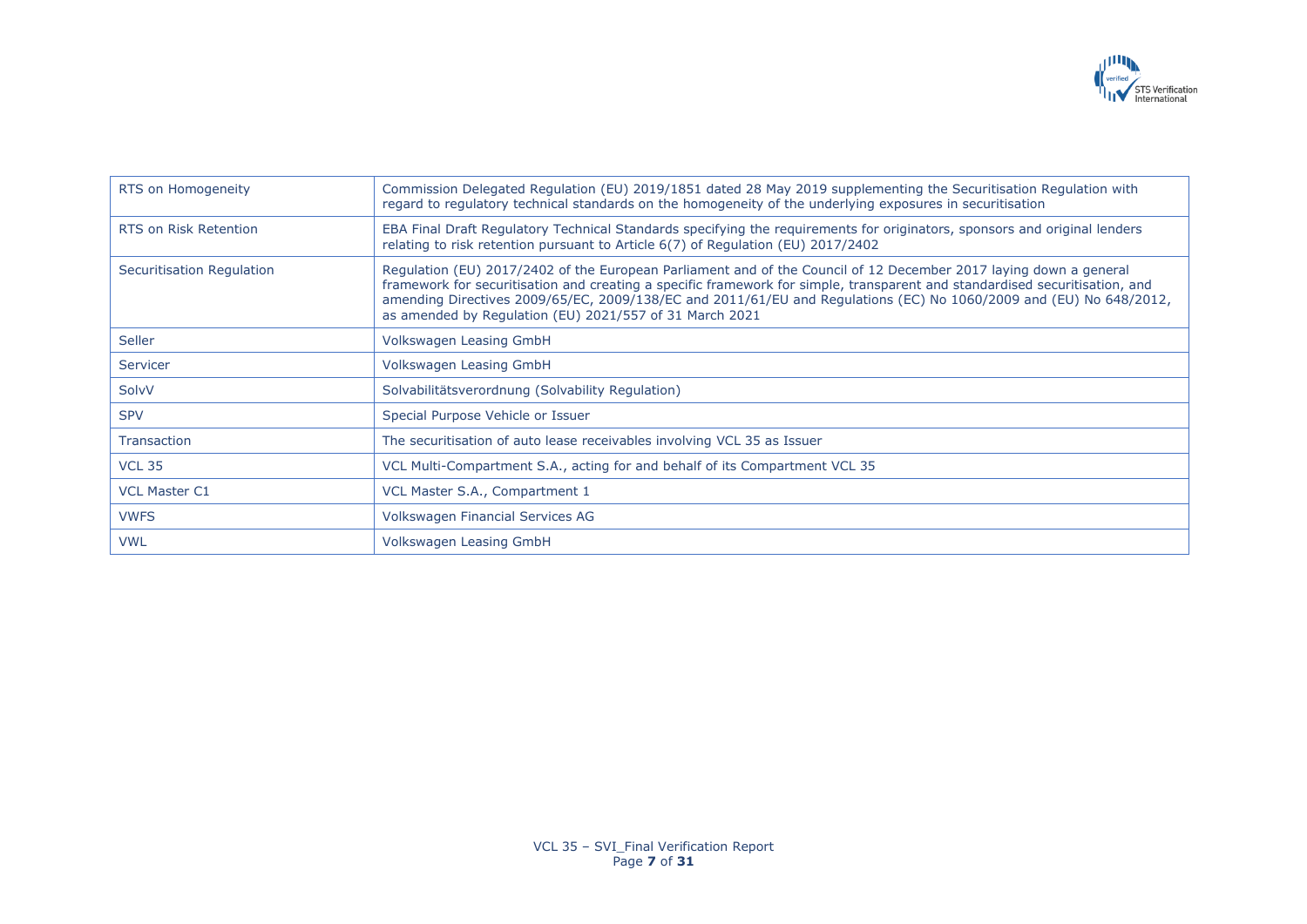

| # | <b>Criterion Article 20 (1)</b>                                                                                                   | <b>Verification Report</b>                                                                                                                                                                                                                                                                                                                                                                                                                                                                                                                                      |
|---|-----------------------------------------------------------------------------------------------------------------------------------|-----------------------------------------------------------------------------------------------------------------------------------------------------------------------------------------------------------------------------------------------------------------------------------------------------------------------------------------------------------------------------------------------------------------------------------------------------------------------------------------------------------------------------------------------------------------|
| 1 | Assignment or transfer of<br>ownership of the risk position<br>takes place by means of a true<br>sale and is legally enforceable. | Verification Method: Legal (Legal Opinion, Prospectus, RPA) / Due Diligence                                                                                                                                                                                                                                                                                                                                                                                                                                                                                     |
|   |                                                                                                                                   | The Transaction provides for a sale and assignment of fixed rate auto lease receivables at Closing Date (scheduled for 25 March<br>2022) from Volkswagen Leasing GmbH ("Originator" and "Servicer") to VCL Multi-Compartment S.A., acting for and behalf of its<br>Compartment VCL 35 ("Issuer"). Receivables are subject to certain Eligibility Criteria, inter alia, subject to German law,<br>denominated in Euro and with lessees in Germany. The Originator is appointed as the Servicer of the Transaction in accordance<br>with the Servicing Agreement. |
|   |                                                                                                                                   | Legal Opinion (LO):                                                                                                                                                                                                                                                                                                                                                                                                                                                                                                                                             |
|   |                                                                                                                                   | Subject to various assumptions and qualifications, the LO expresses the opinion that, upon closing and receipt of the purchase<br>price in accordance with the RPA and in so far as such assets came into existence prior to the commencement of insolvency<br>proceedings in relation to the Seller, the in rem transfer of Lease Receivables, Lease Collateral and identified Leased Vehicles will:                                                                                                                                                           |
|   |                                                                                                                                   | be recognised by the competent German courts as being effective to transfer legal title to such Lease Receivables, Lease<br>Collateral and Leased Vehicles to the Issuer pursuant to the terms of the RPA,<br>be binding on the Seller or any third party such as any creditors of the Seller or the VCL Master Security Trustee or an                                                                                                                                                                                                                          |
|   |                                                                                                                                   | insolvency administrator, and<br>allow for segregation (Aussonderung) in any insolvency proceedings of the Seller or the VCL Master Security Trustee<br>provided that with respect to the Lease Vehicles the Issuer will be entitled to separate satisfaction (Absonderung) only.                                                                                                                                                                                                                                                                               |
|   |                                                                                                                                   | The LO contains customary assumptions inter alia as to the solvency of the Parties and the arm's length commercial terms of the<br>transaction documents.                                                                                                                                                                                                                                                                                                                                                                                                       |
|   |                                                                                                                                   | The LO contains customary assumptions and qualifications with regard to avoidance, claw-back and re-characterisation into<br>secured lending. It describes the realisation right of an insolvency administrator with respect to movable assets in his possession,<br>which were transferred for security purposes, and any rights and claims assigned for security purposes. In this case, the<br>insolvency administrator would be entitled to deduct determination and enforcement fees from the enforcement proceeds.                                        |
|   |                                                                                                                                   | The contractual framework creating and governing the underlying exposures is not covered by the LO or any other external legal<br>memo or in-house confirmation known to us. Instead, the LO relies on the warranties given by VWL pursuant to Clauses 4.1 (a)<br>and 4.1 (g) of the RPA, e.g. with respect to the legally valid, binding and enforceable nature of the underlying Lease Contracts<br>and purchased Lease Receivables, the absence of restrictions against the assignment of Lease Receivables and the existence of<br>the Leased Vehicles.     |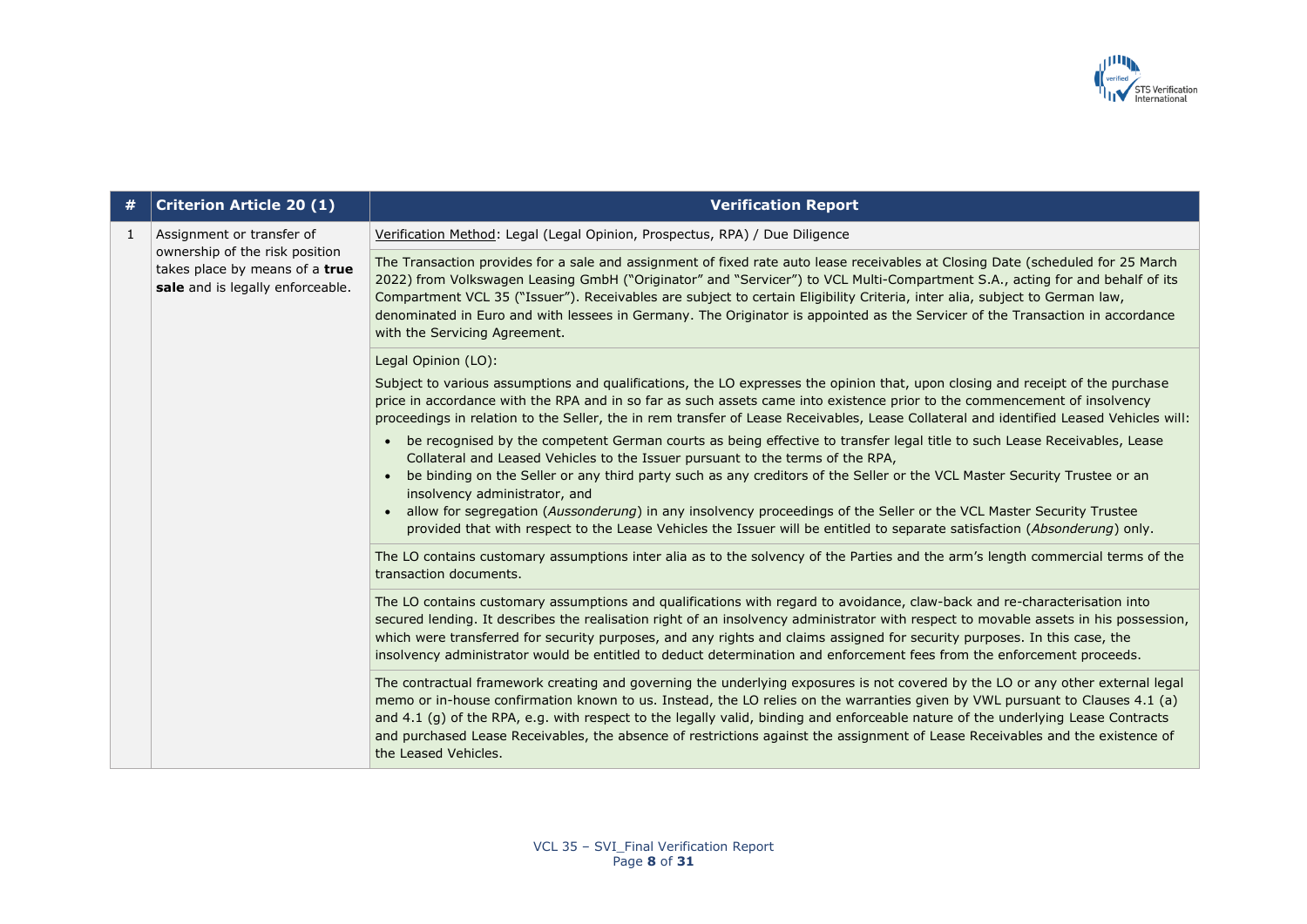

| # | <b>Criterion Article 20 (1)</b> | <b>Verification Report</b>                                                                                                               |
|---|---------------------------------|------------------------------------------------------------------------------------------------------------------------------------------|
|   | Requirements for the external   | Verification Method: Legal (Legal Opinion) / Due Diligence                                                                               |
|   | legal opinion                   | The Legal Opinion is provided by Hogan Lovells International LLP, a well-known law firm with expertise in the area of<br>securitisation. |
|   |                                 | The LO has been made available to SVI as third-party verification agent and to relevant competent supervisory authorities.               |

|  | <b>Criterion Article 20 (2)</b>                                                                                                             | <b>Verification Report</b>                                                                                                                                                                                                                                                                                                                                                                                                         |
|--|---------------------------------------------------------------------------------------------------------------------------------------------|------------------------------------------------------------------------------------------------------------------------------------------------------------------------------------------------------------------------------------------------------------------------------------------------------------------------------------------------------------------------------------------------------------------------------------|
|  | Specification of increased claw-                                                                                                            | Verification Method: Legal (Legal Opinion)                                                                                                                                                                                                                                                                                                                                                                                         |
|  | <b>back risks:</b> Are there any<br>provisions in the respective<br>national insolvency law which<br>could render the transfer<br>voidable? | Other than as provided by applicable German insolvency laws in case of transfers which are fraudulent, damaging to creditors or<br>favouring certain creditors, there are no such increased risks. Such provisions are considered non-increased claw-back provisions<br>under Article 20 (3) of the Securitisation Regulation.                                                                                                     |
|  |                                                                                                                                             | Pursuant to Clause 7.2 of the Note Purchase Agreement, VWL will sign at the Closing Date (25 March 2022) a letter confirming<br>the solvency of VWL and the truth and correctness on the Closing Date of the representations and warranties contained herein<br>and that the Issuer and VWL have performed all of their respective obligations under the Note Purchase Agreement to be<br>performed on or before the Closing Date. |
|  |                                                                                                                                             |                                                                                                                                                                                                                                                                                                                                                                                                                                    |

| # | Criterion Article 20 (3)                                      | <b>Verification Report</b>                                                                                         |
|---|---------------------------------------------------------------|--------------------------------------------------------------------------------------------------------------------|
|   | Specification of non-increased                                | Verification Method: Legal (Legal Opinion)                                                                         |
|   | claw-back risks: National<br>insolvency laws are harmless, as | Applicable German insolvency laws are considered not to represent any severe claw-back risks (see above under #3). |
|   | they provide for the possibility of                           |                                                                                                                    |
|   | reassignment in other unfair                                  |                                                                                                                    |
|   | ways in the event of fraud,                                   |                                                                                                                    |
|   | damage to creditors or favouring                              |                                                                                                                    |
|   | other creditors.                                              |                                                                                                                    |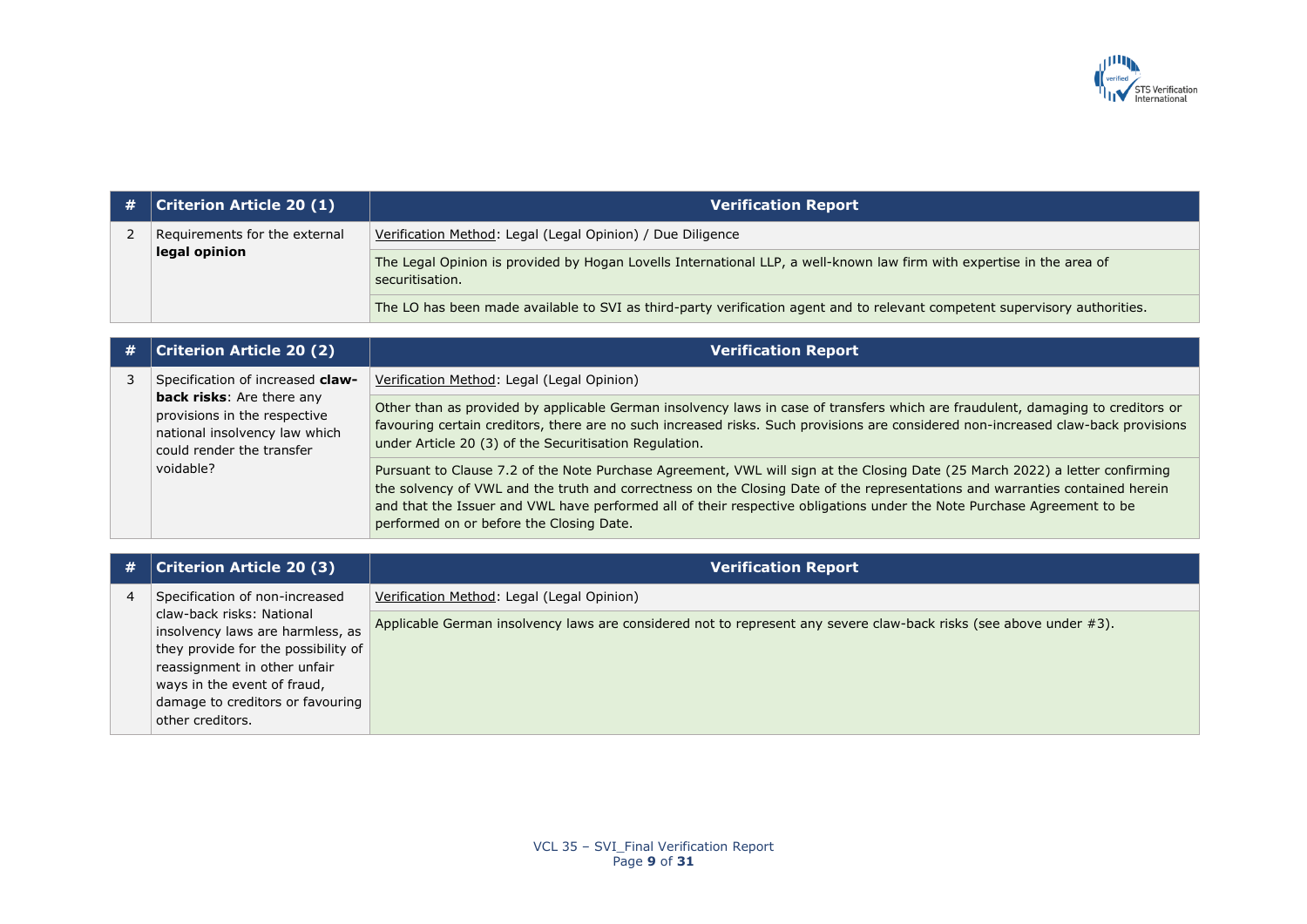

| # | <b>Criterion Article 20 (4)</b>                                                                                                                                       | <b>Verification Report</b>                                                                                                                                                                                                                                                                                                                                                                                                                                                                                                                                                                                             |
|---|-----------------------------------------------------------------------------------------------------------------------------------------------------------------------|------------------------------------------------------------------------------------------------------------------------------------------------------------------------------------------------------------------------------------------------------------------------------------------------------------------------------------------------------------------------------------------------------------------------------------------------------------------------------------------------------------------------------------------------------------------------------------------------------------------------|
|   | If the sale and transfer is not<br>taking place directly between the<br>seller and the SPV but<br>intermediate sales take place,<br>is the true sale still fulfilled? | Verification Method: Legal (Legal Opinion, Receivables Purchase Agreement)                                                                                                                                                                                                                                                                                                                                                                                                                                                                                                                                             |
|   |                                                                                                                                                                       | Under the transaction structure used by VWL, VWL has originally sold and assigned the underlying exposures to VCL Master C1.<br>With the consent of VCL Master C1 pursuant to § 185 (1) of the German Civil Code, at Closing Date VWL will sell and assign such<br>underlying exposures to VCL 35 acting as Issuer of the ABS notes to be issued, see Clause 3 in conjunction with Clause 2.2 of the<br>RPA.                                                                                                                                                                                                           |
|   |                                                                                                                                                                       | The chosen structure ensures the transition from the warehousing phase to the term take-out and allows the Seller to provide the<br>required warranties and guarantees in respect of the sold and assigned underlying exposures. Given that the Seller is the original<br>lender who sells with the prior permission (Einwilligung) of VCL Master C1 the underlying exposures to VCL 35, there is no<br>intermediate sale within the meaning of Art. 20 (4) of the Securitisation Regulation and the true sale needs to be confirmed in the<br>legal opinion solely in respect of the transfer between VWL and VCL 35. |

| # | <b>Criterion Article 20 (5)</b>                                                                                                                              | <b>Verification Report</b>                                                                                                                                                           |
|---|--------------------------------------------------------------------------------------------------------------------------------------------------------------|--------------------------------------------------------------------------------------------------------------------------------------------------------------------------------------|
| 6 | If the <b>transfer of receivables</b>                                                                                                                        | Verification Method: Legal (Legal Opinion, Receivables Purchase Agreement)                                                                                                           |
|   | and the perfection take place<br>at a later stage, are the trigger<br>events in relation to the seller's<br>credit quality standing<br>sufficiently defined? | The transfer of the underlying exposures will occur at the Closing Date of the Transaction (25 March 2022), i.e. there will be no<br>transfer of lease receivables at a later stage. |
| # | <b>Criterion Article 20 (6)</b>                                                                                                                              | <b>Verification Report</b>                                                                                                                                                           |
|   | <b>Representations and</b>                                                                                                                                   | Verification Method: Legal (Receivables Purchase Agreement)                                                                                                                          |
|   | warranties of the seller                                                                                                                                     | The Seller (who is the original lender) warrants that the underlying Lease Contracts are legally valid and binding agreements, see                                                   |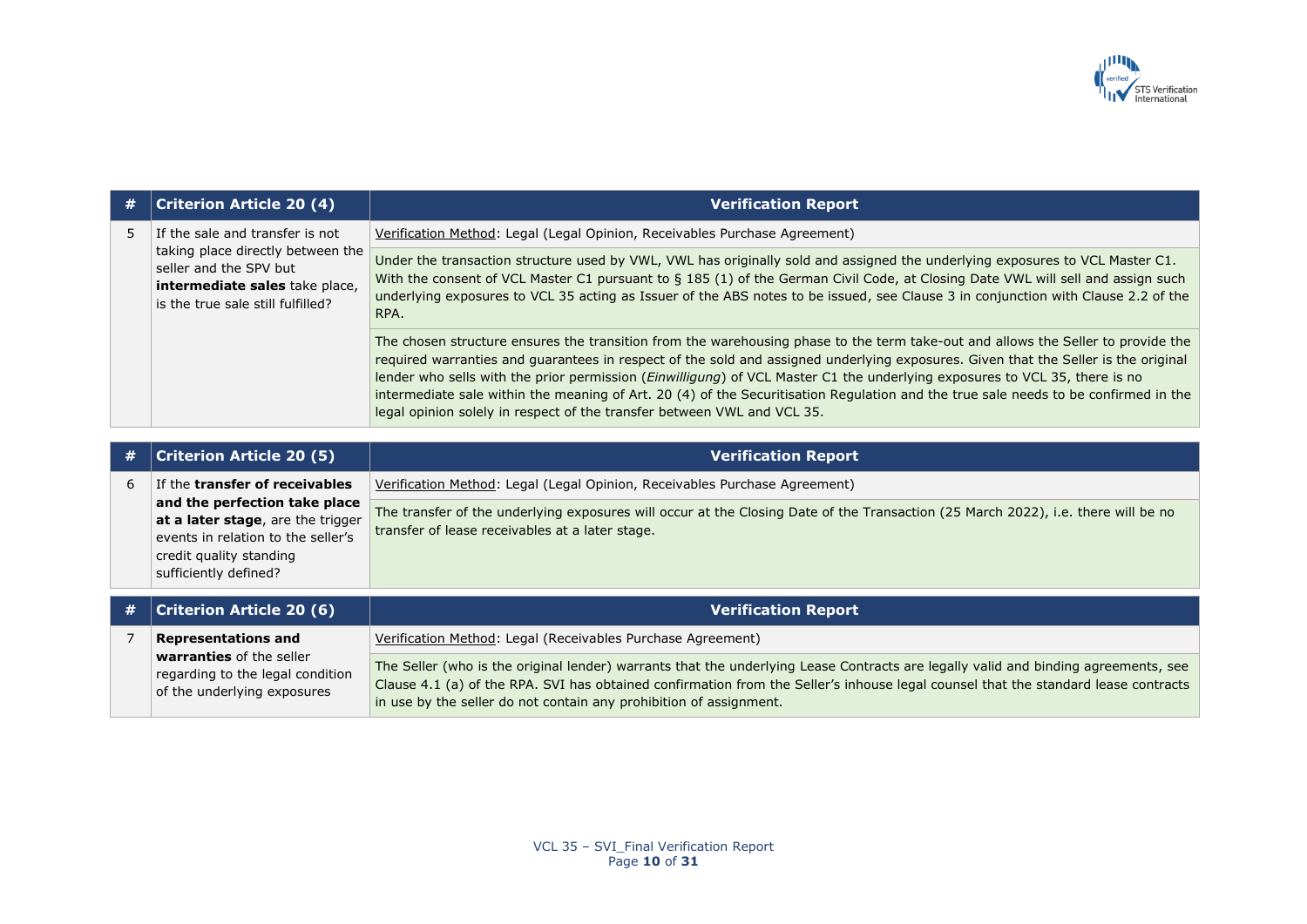

|   | <b>Criterion Article 20 (7)</b>                                                                | <b>Verification Report</b>                                                                                                                                                                                                                                                |
|---|------------------------------------------------------------------------------------------------|---------------------------------------------------------------------------------------------------------------------------------------------------------------------------------------------------------------------------------------------------------------------------|
| 8 | Predetermined, clear and<br>documented selection criteria<br>('eligibility criteria') (I / II) | Verification Method: Legal (Receivables purchase agreement)                                                                                                                                                                                                               |
|   |                                                                                                | The underlying exposures transferred from the Seller to the SPV are selected according to predetermined, clear and documented<br>eligibility criteria, see Clause 4 "Warranties by VWL with respect to the Purchased Lease Receivables" of the RPA.                       |
|   |                                                                                                | The Transaction is amortising and does not feature a revolving period (please refer to the Section "Amortisation Profile of the<br>Purchased Lease Receivables and the Notes" of the Prospectus.                                                                          |
|   |                                                                                                | The eligibility criteria for the term take-out are the same as for the initial purchase of the underlying exposures by VCL Master C1<br>for the purposes of the warehousing. There are no exposures that will be transferred to the SPV after closing of the Transaction. |

| $\#$   Criterion Article 20 (7)                                     | <b>Verification Report</b>                                                                                                                                                                                                                                                                                                    |
|---------------------------------------------------------------------|-------------------------------------------------------------------------------------------------------------------------------------------------------------------------------------------------------------------------------------------------------------------------------------------------------------------------------|
| Predetermined, clear and                                            | Verification Method: Data (AuP Report)                                                                                                                                                                                                                                                                                        |
| documented selection criteria<br>('eligibility criteria') (II / II) | The asset audit, whereby the audit company performs certain Agreed-upon Procedures with respect to the compliance of the<br>underlying exposures in a randomly selected sample, covers the key eligibility criteria specified for the Transaction. Please also<br>refer to #40 for a summary of the scope of the asset audit. |

| #  | <b>Criterion Article 20 (7)</b> | <b>Verification Report</b>                                                                                                                                                                                                                                                                                                                                                                                                                                                                                                     |
|----|---------------------------------|--------------------------------------------------------------------------------------------------------------------------------------------------------------------------------------------------------------------------------------------------------------------------------------------------------------------------------------------------------------------------------------------------------------------------------------------------------------------------------------------------------------------------------|
| 10 | No active portfolio management  | Verification Method: Due Diligence                                                                                                                                                                                                                                                                                                                                                                                                                                                                                             |
|    |                                 | The Lease Receivables in the provisional and final pool are selected based on a well-established, random selection process.                                                                                                                                                                                                                                                                                                                                                                                                    |
|    |                                 | In case an underlying exposure should turn out to be not eligible and the interests of the Issuer or Noteholders are materially and<br>adversely affected, VWL has the obligation to either remedy the matter, replace the relevant Purchased Lease Receivable with a<br>new Lease Receivable, or repurchase the underlying exposure, see Clause 4.3 of the RPA.                                                                                                                                                               |
|    |                                 | Furthermore, the Transaction features a Clean-Up Call option. VWL as the Seller will have the right at its option to exercise the<br>Clean-Up Call and to repurchase the Purchased Lease Receivables from the Issuer at any time when the Aggregate Discounted<br>Receivables Balance is less than 10% of the Aggregate Cut-off Date Discounted Receivables Balance provided that all payment<br>obligations under the Notes will thereby be fulfilled (please refer to Clause 6 "Early Settlement/Clean-Up Call" of the RPA). |
|    |                                 | The above-described instances that allow for a repurchase of underlying exposures fall under the individual techniques of portfolio<br>management listed in the EBA Guidelines that should not be considered active portfolio management (e.g. breach of<br>representations or warranties and the exercise of clean-up call options).                                                                                                                                                                                          |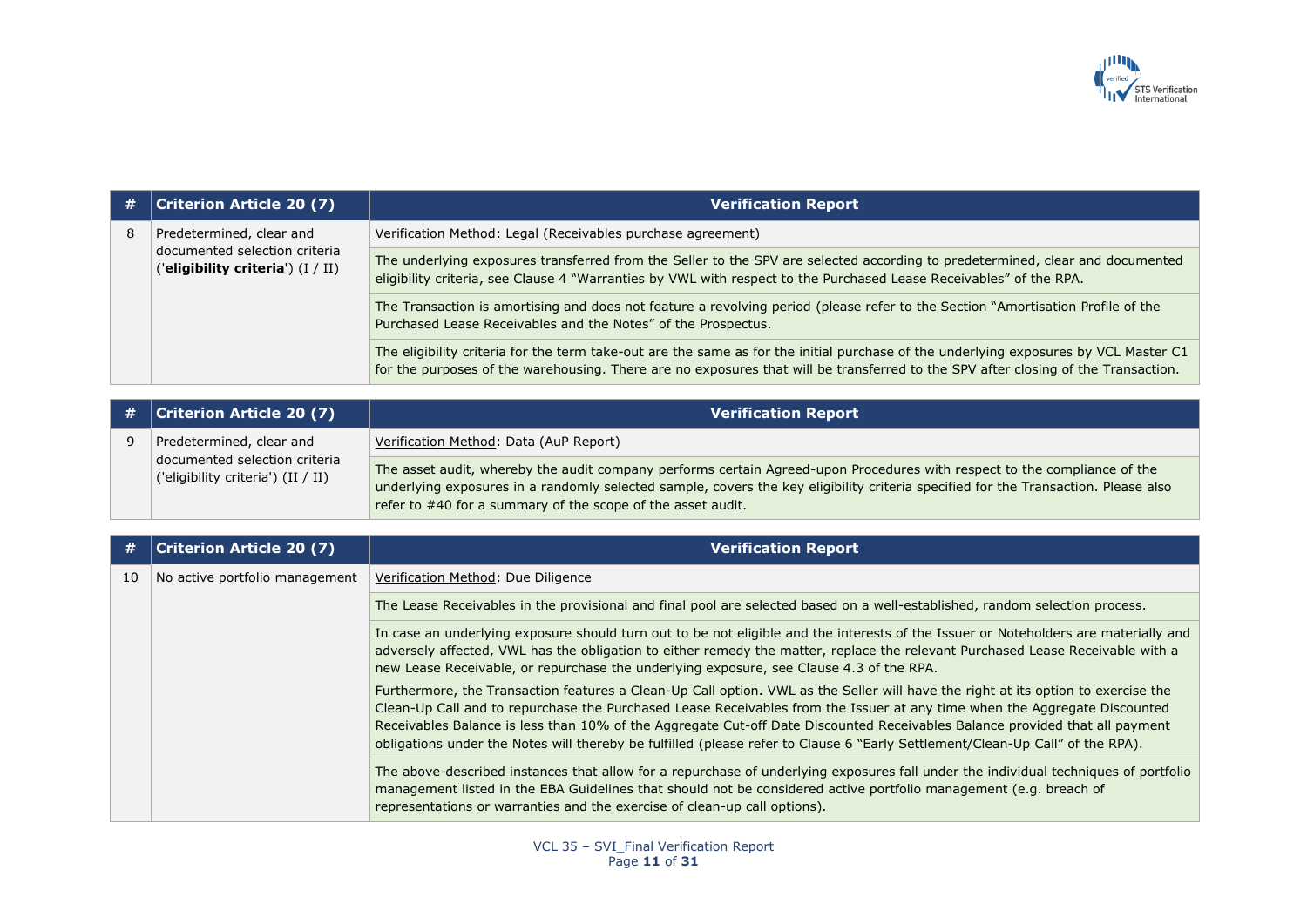

|  | Generally, the above described repurchase mechanism used in the Transaction (a) does not make the performance of the         |
|--|------------------------------------------------------------------------------------------------------------------------------|
|  | Transaction dependent both on the performance of the underlying exposures and on the performance of the portfolio            |
|  | management, and (b) is not performed for speculative purposes aiming to achieve better performance, increased yield, overall |
|  | financial returns or other purely financial or economic benefit.                                                             |
|  | As a result of the above, the criterion "no active portfolio management" is fulfilled.                                       |

| #  | <b>Criterion Article 20 (8)</b>                                                       | <b>Verification Report</b>                                                                                                                                                                                                                                                                                                                                                                                                                                                                |
|----|---------------------------------------------------------------------------------------|-------------------------------------------------------------------------------------------------------------------------------------------------------------------------------------------------------------------------------------------------------------------------------------------------------------------------------------------------------------------------------------------------------------------------------------------------------------------------------------------|
| 11 | Securitisation of a<br>homogeneous portfolio in<br>terms of asset classes $(I / III)$ | Verification Method: Legal (Transaction documents)                                                                                                                                                                                                                                                                                                                                                                                                                                        |
|    |                                                                                       | The underlying exposures fall into the asset type according to Art. 1 (a) (v) of the Commission Delegated Regulation (EU)<br>2019/1851 on Homogeneity (i.e. auto loans and leases).                                                                                                                                                                                                                                                                                                       |
|    |                                                                                       | The Seller has chosen the homogeneity factor according to Art. 2 (4) (b) of the Commission Delegated Regulation (EU)<br>2019/1851 on Homogeneity, i.e. jurisdiction, whereby the pool shall consist of underlying exposures relating to obligors with<br>residence in one jurisdiction (Germany) only, see Section "Description of the Portfolio", Subsection "Warranties and Guarantees in<br>relation to the Sale of the Purchased Lease Receivables", Paragraph (c) of the Prospectus. |
|    |                                                                                       | The requirement of Lessees being resident in Germany is part of the Eligibility Criteria.                                                                                                                                                                                                                                                                                                                                                                                                 |

| #  | <b>Criterion Article 20 (8)</b>                                                        | <b>Verification Report</b>                                                                                                                                                                                                                                                                                                                                                          |
|----|----------------------------------------------------------------------------------------|-------------------------------------------------------------------------------------------------------------------------------------------------------------------------------------------------------------------------------------------------------------------------------------------------------------------------------------------------------------------------------------|
| 12 | Securitisation of a homogeneous<br>portfolio in terms of asset<br>classes $(II / III)$ | Verification Method: Due Diligence (Underwriting and Servicing Policy)                                                                                                                                                                                                                                                                                                              |
|    |                                                                                        | The underlying exposures have been originated in accordance with consistent underwriting standards, as presented in the Due<br>Diligence and further described in #17 and #18. No distinction is made between securitised and non-securitised receivables. The<br>processes assure that only lessees being resident in Germany are originated according to the underwriting policy. |
|    |                                                                                        | The same applies to the servicing policy, with the underlying exposures being serviced using consistent standards and no<br>distinction being made between securitised and non-securitised receivables.                                                                                                                                                                             |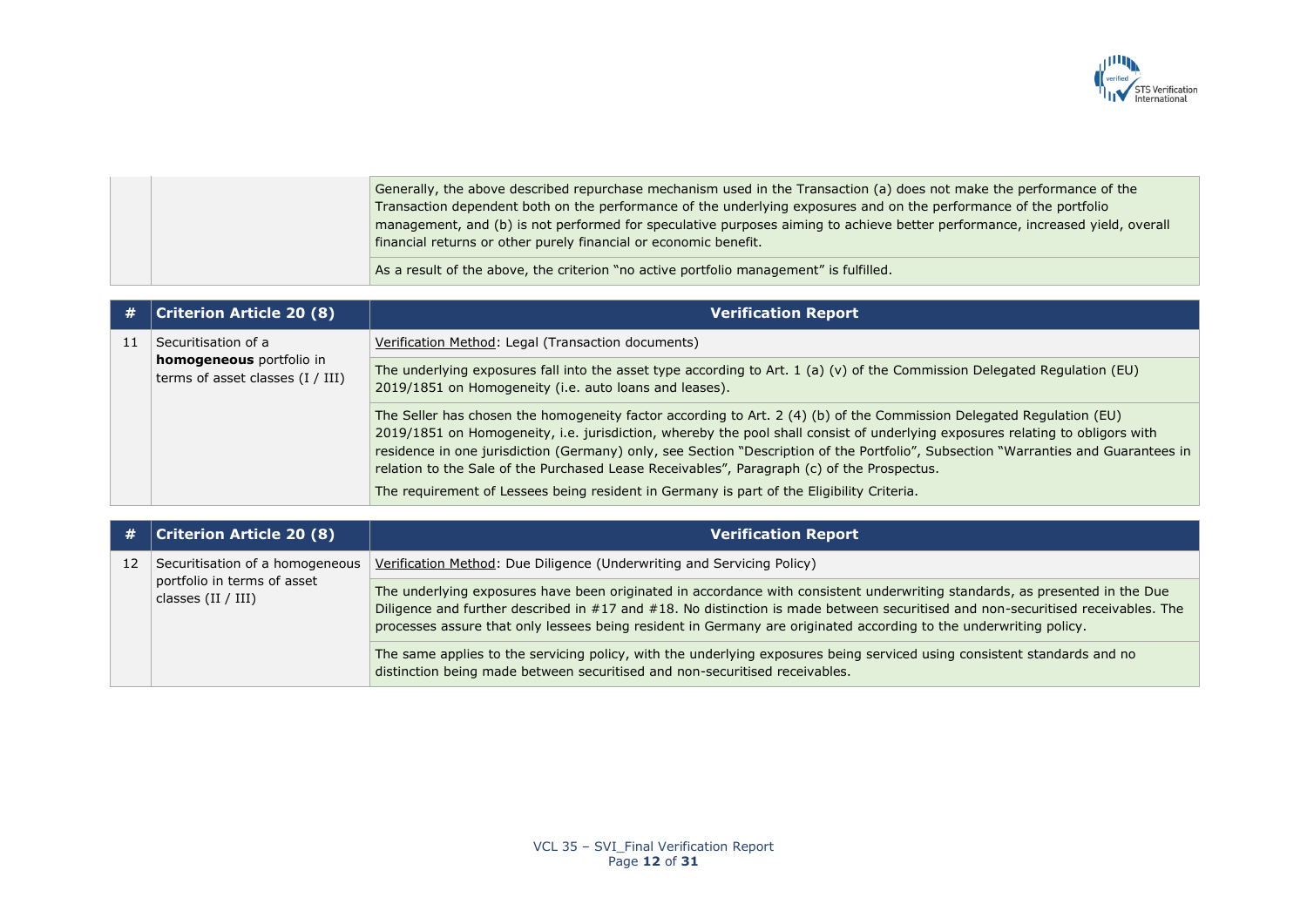

|    | $\#$   Criterion Article 20 (8)                                                         | <b>Verification Report</b>                                                                                                                                                                                                                                                                                                                                                                                                                                   |
|----|-----------------------------------------------------------------------------------------|--------------------------------------------------------------------------------------------------------------------------------------------------------------------------------------------------------------------------------------------------------------------------------------------------------------------------------------------------------------------------------------------------------------------------------------------------------------|
| 13 | Securitisation of a homogeneous<br>portfolio in terms of asset<br>classes $(III / III)$ | Verification Method: Data (AuP Report)                                                                                                                                                                                                                                                                                                                                                                                                                       |
|    |                                                                                         | The homogeneity factor "residence in Germany" is, through the check of the data field "Lessee Address/Post Code (original)" part<br>of the Pool Data and Eligibility Criteria Verification as further described in #40. The Lease Contracts have been entered into<br>exclusively with Lessees which have their registered office (for corporate entities) or place of residency (for individuals) in<br>Germany, please refer to Clause 4.1 (k) of the RPA. |

|    | $\#$   Criterion Article 20 (8)                                          | <b>Verification Report</b>                                                                                                                                                                                                                                                                                                         |
|----|--------------------------------------------------------------------------|------------------------------------------------------------------------------------------------------------------------------------------------------------------------------------------------------------------------------------------------------------------------------------------------------------------------------------|
| 14 | The underlying exposures                                                 | Verification Method: Legal (Legal opinion) / Due Diligence                                                                                                                                                                                                                                                                         |
|    | contain obligations that are<br>contractually binding and<br>enforceable | Clause 4.1 of the RPA contains warranties by the Seller as to the legally valid, binding and enforceable nature of the underlying<br>exposures, i.e. the Lease Contracts (which term includes by definition the general terms and conditions - see section "Master"<br>Definitions Schedule" of the ITM). Please also refer to #1. |

| #  | <b>Criterion Article 20 (8)</b>                                                                                                                           | <b>Verification Report</b>                                                                                                                                                                                                                                                                                                                                                                                                                                                                                                                                                                                                                                                                                                                                     |
|----|-----------------------------------------------------------------------------------------------------------------------------------------------------------|----------------------------------------------------------------------------------------------------------------------------------------------------------------------------------------------------------------------------------------------------------------------------------------------------------------------------------------------------------------------------------------------------------------------------------------------------------------------------------------------------------------------------------------------------------------------------------------------------------------------------------------------------------------------------------------------------------------------------------------------------------------|
| 15 | The underlying exposures have<br>defined periodic payment<br>streams and do not include<br>transferable securities other<br>than unlisted corporate bonds | Verification Method: Legal (Legal opinion, Transaction documents) / Due Diligence / Data (AuP Report)                                                                                                                                                                                                                                                                                                                                                                                                                                                                                                                                                                                                                                                          |
|    |                                                                                                                                                           | The underlying exposures for the Transaction represent standard auto lease agreements originated by VWL in respect of<br>commercial and private clients. For the purposes of the transaction, two contract types form part of the securitised portfolio:<br>(1) Closed End Lease Contracts and (2) Open End Lease Contracts. The two contract types differ mainly in relation to the<br>treatment of residual values for the financed vehicles (guaranteed by the car dealer for the majority of the closed end leases and<br>fixed for the open end leases, in both cases not part of the underlying exposures) but do not differ structurally in terms of<br>payment streams, as discussed in the Due Diligence and shown in the Due Diligence Presentation. |
|    |                                                                                                                                                           | The underlying exposures represent the finance portion (itself comprising a claim against the lessees in respect of principal and<br>interest, see definition of Lease Receivable) paid by the lessee during the term of the lease contract and have defined periodic<br>payment streams during that term. The residual value portion does not form part of the underlying exposures.                                                                                                                                                                                                                                                                                                                                                                          |
|    |                                                                                                                                                           | The Eligibility Criteria restrict the underlying exposures to lease receivables originated under a Lease Contract, thereby<br>eliminating any transferable security from the portfolio. The compliance of the preliminary pool with the Eligibility Criteria has<br>been verified through the Pool Data and Eligibility Criteria Verification (see #40).                                                                                                                                                                                                                                                                                                                                                                                                       |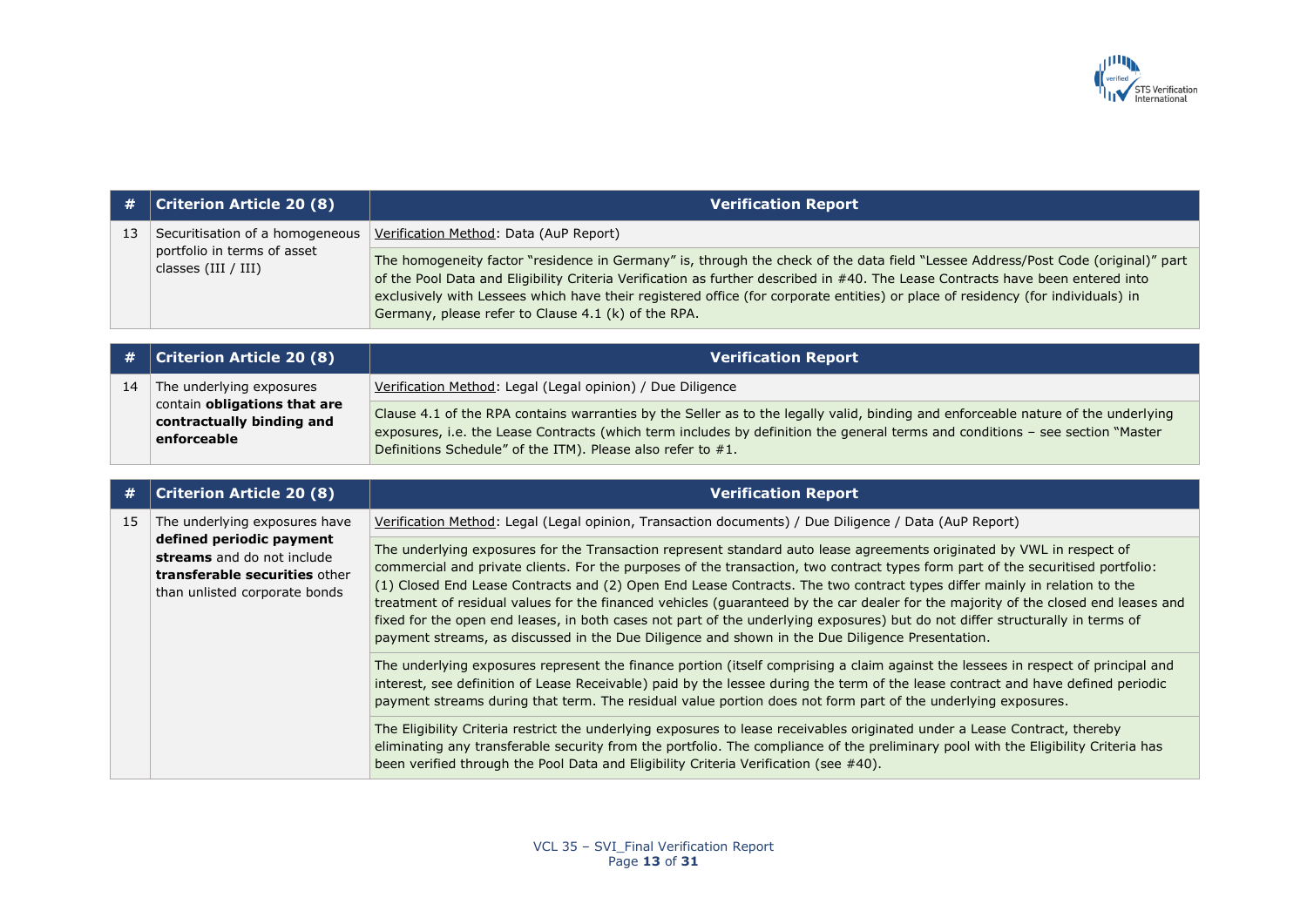

| #  | <b>Criterion Article 20 (9)</b>                             | <b>Verification Report</b>                                                                                                                                                                                                                                                                                                                                                |
|----|-------------------------------------------------------------|---------------------------------------------------------------------------------------------------------------------------------------------------------------------------------------------------------------------------------------------------------------------------------------------------------------------------------------------------------------------------|
| 16 | Are there any securitisation<br>positions in the portfolio? | Verification Method: Legal (Transaction documents) / Due Diligence / Data (AuP Report)                                                                                                                                                                                                                                                                                    |
|    |                                                             | The Eligibility Criteria restrict the underlying exposures to lease receivables originated under a Lease Contract, thereby assuring<br>that no securitisation position may become part of the portfolio. The compliance of the preliminary pool with the Eligibility Criteria<br>has been verified through the Pool Data and Eligibility Criteria Verification (see #40). |
|    |                                                             | Furthermore, as confirmed in the Due Diligence, the origination and/or resale of securitisation positions is not part of the business<br>model of the Originator and not permitted under the Originator's underwriting policy.                                                                                                                                            |

| #  | <b>Criterion Article 20 (10)</b>                                                                                                | <b>Verification Report</b>                                                                                                                                                                                                                                                                                                                                                       |
|----|---------------------------------------------------------------------------------------------------------------------------------|----------------------------------------------------------------------------------------------------------------------------------------------------------------------------------------------------------------------------------------------------------------------------------------------------------------------------------------------------------------------------------|
| 17 | <b>Origination of underlying</b><br>exposures in the ordinary<br>course of business of the<br>originator or the original lender | Verification Method: Legal (Transaction documents) / Due Diligence (Underwriting and Servicing Policy)                                                                                                                                                                                                                                                                           |
|    |                                                                                                                                 | Volkswagen Leasing GmbH is a market leading auto leasing company in Germany with over 500,000 newly leased vehicles per<br>annum, active in Germany since 1966. Organisation and business processes have been developed over decades as part of the<br>(until 2017) ECB regulated Volkswagen Financial Services AG.                                                              |
|    |                                                                                                                                 | As presented and discussed in the Due Diligence, the well-developed and highly professional organisation of VWL's business<br>procedures is in line with the volume and quantity of business transactions. The car dealers form an integral part of the<br>origination process with sales representatives acting as agents for the Originator.                                   |
|    |                                                                                                                                 | Accordingly, the business procedures assure that securitised exposures have been originated in the ordinary course of business<br>and in accordance with uniform standards. Deviations from the underwriting policy are only permissible in well-defined and<br>documented instances. The underlying exposures are selected for securitisation using a random selection process. |
|    |                                                                                                                                 | The underlying exposures are similar to the non-securitised lease receivables in the asset type "auto loans and leases" (see<br>definition of "similar exposures" in the EBA Guidelines) due to the strictly random selection process.                                                                                                                                           |
|    |                                                                                                                                 | Please also refer to the Section "BUSINESS PROCEDURES OF VOLKSWAGEN LEASING GMBH" of the Prospectus.                                                                                                                                                                                                                                                                             |
|    |                                                                                                                                 | Since no lease receivables will be transferred to the Issuer after the Closing Date, no obligation to disclose material changes to<br>the underwriting policy after the closing of the Transaction applies.                                                                                                                                                                      |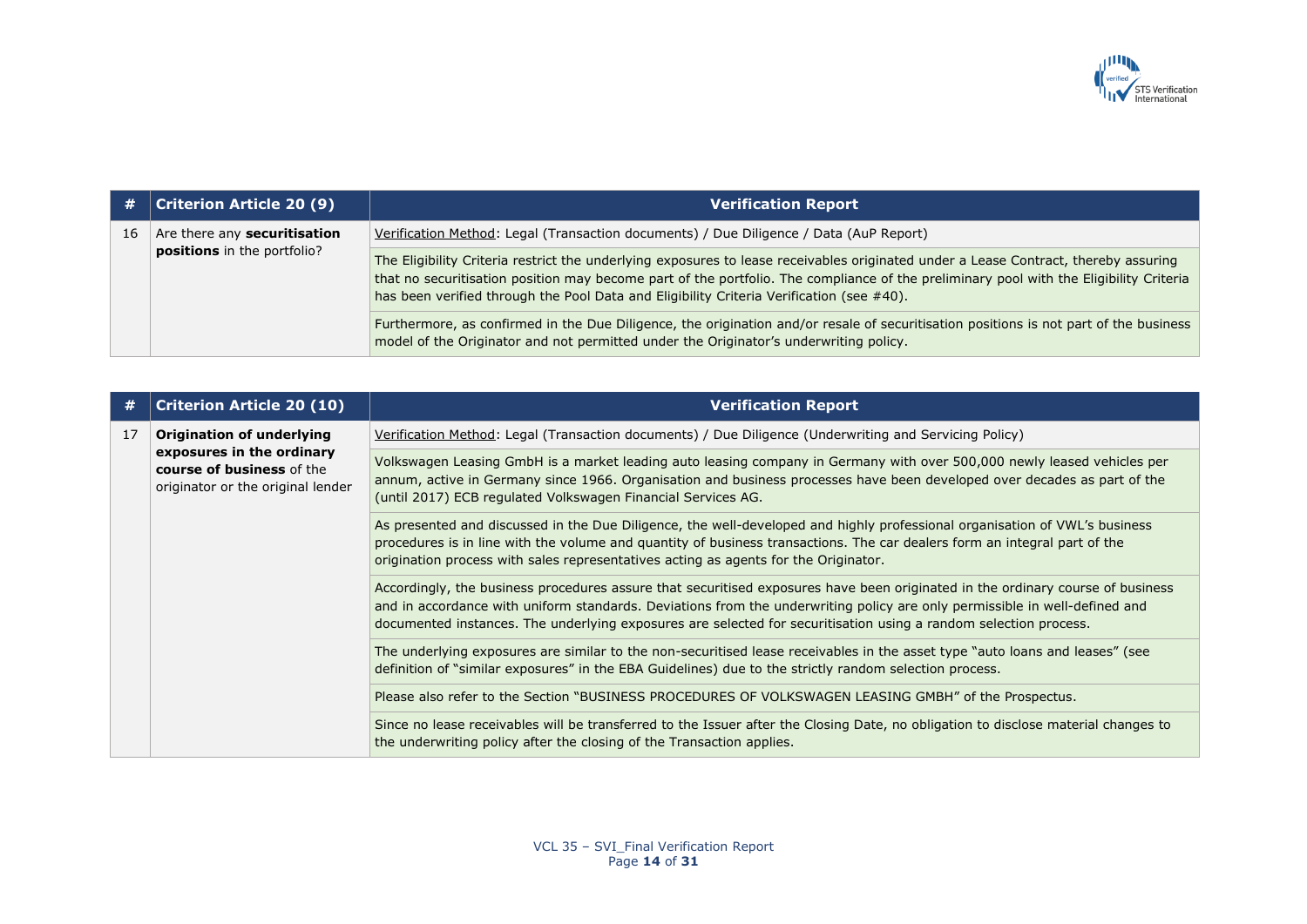

| #  | <b>Criterion Article 20 (10)</b>                                                                                                       | <b>Verification Report</b>                                                                                                                                                                                                                                                                                                                                                                                                                                                                                                                                                                                                                                                                                                                                 |
|----|----------------------------------------------------------------------------------------------------------------------------------------|------------------------------------------------------------------------------------------------------------------------------------------------------------------------------------------------------------------------------------------------------------------------------------------------------------------------------------------------------------------------------------------------------------------------------------------------------------------------------------------------------------------------------------------------------------------------------------------------------------------------------------------------------------------------------------------------------------------------------------------------------------|
| 18 | <b>Underwriting standards for</b><br>securitised exposures are no less<br>stringent than those applied to<br>non-securitised exposures | Verification Method: Due Diligence                                                                                                                                                                                                                                                                                                                                                                                                                                                                                                                                                                                                                                                                                                                         |
|    |                                                                                                                                        | As presented and discussed in the Due Diligence, no distinction is made between securitised and non-securitised exposures in any<br>respect, be it applicable regulatory standards, competence grid and involvement of decision-makers, distribution channels,<br>product types and product characteristics, annual agreements on (sales) objectives, sales management measures and bonus<br>systems, lending standards, approval processes and incentive measures, credit processing, dunning procedures, debt collection,<br>realisation of collateral, customer service, outsourcing of sales, underwriting and servicing activities or areas of risk controlling,<br>accounting and reporting (except for the required reporting of ABS transactions). |
|    |                                                                                                                                        | Employees of the Originator or sales staff of the car dealers involved in the underwriting do not know whether a risk position<br>currently being processed for application will be securitised at a later stage or not.                                                                                                                                                                                                                                                                                                                                                                                                                                                                                                                                   |

|    | $\#$   Criterion Article 20 (10)                                                                                                 | <b>Verification Report</b>                                                                                                                                                                                                                                                                                         |
|----|----------------------------------------------------------------------------------------------------------------------------------|--------------------------------------------------------------------------------------------------------------------------------------------------------------------------------------------------------------------------------------------------------------------------------------------------------------------|
| 19 | Where the underlying exposures                                                                                                   | Verification Method: Due Diligence                                                                                                                                                                                                                                                                                 |
|    | are residential mortgage<br>loans, does the portfolio include<br>loans that have been self-<br>certified by the loan applicants? | The Eligibility Criteria restrict the underlying exposures to Lease Receivables under auto Lease Contracts - therefore, residential<br>mortgage loans do not form part of the portfolio, please refer to Section "4. WARRANTIES BY VWL WITH RESPECT TO THE<br>PURCHASED LEASE RECEIVABLES", Clause 4.1 of the RPA. |

| #  | <b>Criterion Article 20 (10)</b>                                                                                                                                                                                                                                                          | <b>Verification Report</b>                                                                                                                                                                                                                                                                                                                                                                                |
|----|-------------------------------------------------------------------------------------------------------------------------------------------------------------------------------------------------------------------------------------------------------------------------------------------|-----------------------------------------------------------------------------------------------------------------------------------------------------------------------------------------------------------------------------------------------------------------------------------------------------------------------------------------------------------------------------------------------------------|
| 20 | <b>Assessment of the</b>                                                                                                                                                                                                                                                                  | Verification Method: Regulatory / Legal / Due Diligence / Data                                                                                                                                                                                                                                                                                                                                            |
|    | borrower's creditworthiness<br>performed in accordance<br>with certain EU Directives on<br>credit agreements for consumers<br>or on credit agreements for<br>consumers relating to residential<br>immovable property or, if<br>applicable, the analogous<br>provisions of a third country | VWL is a financial services institution ( <i>Finanzdienstleistungsinstitut</i> ) according to § 1 (1a) German Banking Act. As such, the<br>Originator is supervised by BaFin as competent supervisory authority. As a precaution VWL performs the "Assessment of the<br>borrower's creditworthiness" with respect to lease contracts with consumers in accordance with Article 8 of Directive 2008/48/EU. |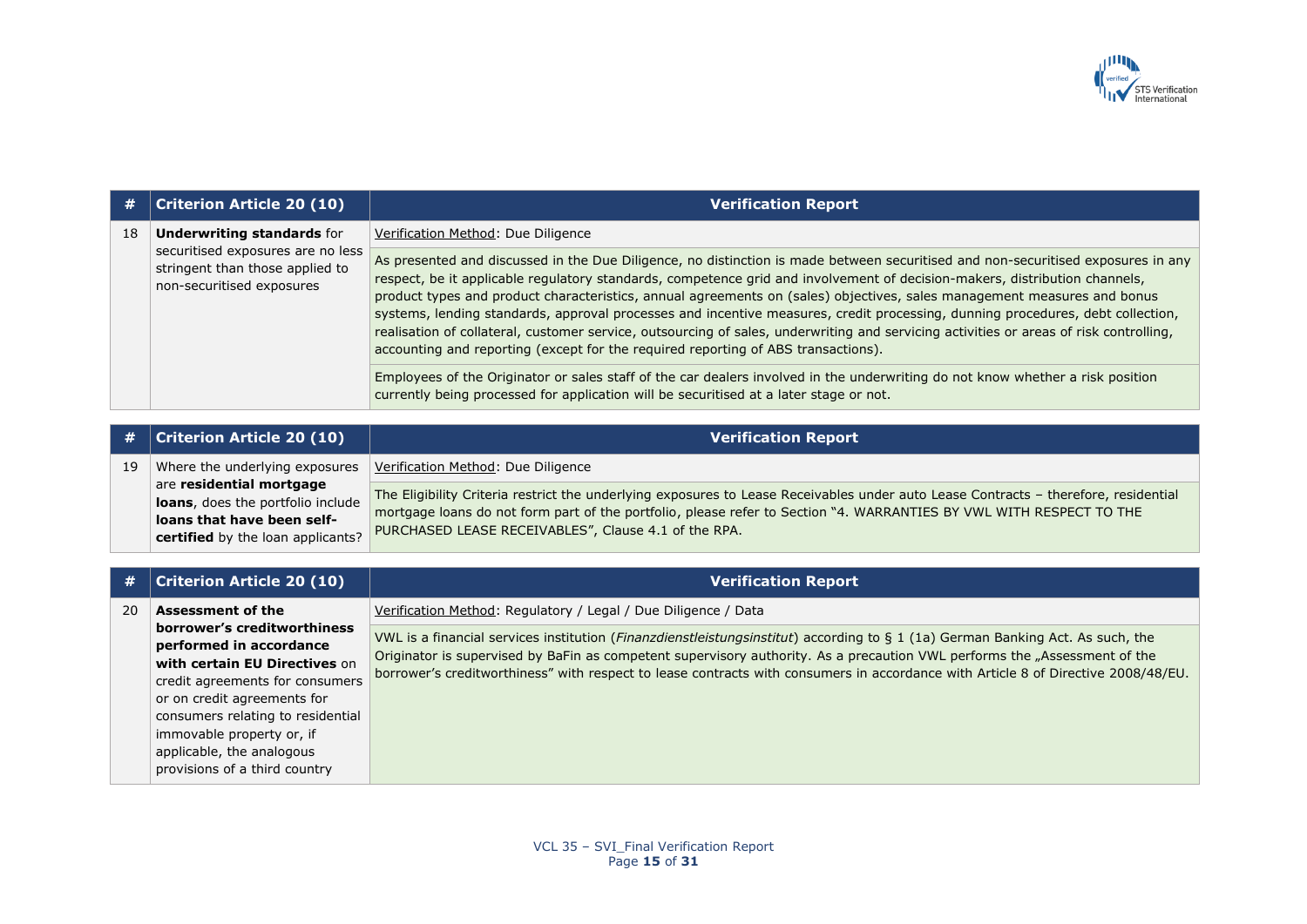

| #  | <b>Criterion Article 20 (10)</b>                                                                                                    | <b>Verification Report</b>                                                                                                                                                                                                                                                                                                                                                                                                                                                                                                                                                                                                                                                                                                                                                                                                                                                                                                                                                                                                                                            |
|----|-------------------------------------------------------------------------------------------------------------------------------------|-----------------------------------------------------------------------------------------------------------------------------------------------------------------------------------------------------------------------------------------------------------------------------------------------------------------------------------------------------------------------------------------------------------------------------------------------------------------------------------------------------------------------------------------------------------------------------------------------------------------------------------------------------------------------------------------------------------------------------------------------------------------------------------------------------------------------------------------------------------------------------------------------------------------------------------------------------------------------------------------------------------------------------------------------------------------------|
| 21 | Originator's experience (as an                                                                                                      | Verification Method: Regulatory (suitable proof incl. website) / Due Diligence                                                                                                                                                                                                                                                                                                                                                                                                                                                                                                                                                                                                                                                                                                                                                                                                                                                                                                                                                                                        |
|    | entity or through management<br>and senior staff) in origination of<br>similar risk positions                                       | As an institution, the Originator does have more than 5 decades of experience in origination and underwriting of exposures similar<br>to those securitised, see Section "BUSINESS AND ORGANISATION OF VOLKSWAGEN LEASING GMBH", Subsection "Origination,<br>Servicing and Securitisation Expertise" of the Prospectus.                                                                                                                                                                                                                                                                                                                                                                                                                                                                                                                                                                                                                                                                                                                                                |
|    |                                                                                                                                     |                                                                                                                                                                                                                                                                                                                                                                                                                                                                                                                                                                                                                                                                                                                                                                                                                                                                                                                                                                                                                                                                       |
|    | <b>Criterion Article 20 (11)</b>                                                                                                    | <b>Verification Report</b>                                                                                                                                                                                                                                                                                                                                                                                                                                                                                                                                                                                                                                                                                                                                                                                                                                                                                                                                                                                                                                            |
| 22 | The underlying exposures are                                                                                                        | Verification Method: Legal (Transaction documents)                                                                                                                                                                                                                                                                                                                                                                                                                                                                                                                                                                                                                                                                                                                                                                                                                                                                                                                                                                                                                    |
|    | transferred without undue<br>delay after selection                                                                                  | The dates of the preliminary and final pool cuts are 31 December 2021 and 28 February 2022, respectively. Transfer of the final<br>pool will occur at closing (25 March 2022), i.e. without undue delay.                                                                                                                                                                                                                                                                                                                                                                                                                                                                                                                                                                                                                                                                                                                                                                                                                                                              |
|    |                                                                                                                                     |                                                                                                                                                                                                                                                                                                                                                                                                                                                                                                                                                                                                                                                                                                                                                                                                                                                                                                                                                                                                                                                                       |
| #  | <b>Criterion Article 20 (11)</b>                                                                                                    | <b>Verification Report</b>                                                                                                                                                                                                                                                                                                                                                                                                                                                                                                                                                                                                                                                                                                                                                                                                                                                                                                                                                                                                                                            |
| 23 | The underlying exposures do not<br>include any defaulted<br>exposures or to<br>debtors/guarantors with<br>impaired creditworthiness | Verification Method: Regulatory (suitable proof) / Legal (Transaction documents) / Due Diligence / Data (AuP Report)                                                                                                                                                                                                                                                                                                                                                                                                                                                                                                                                                                                                                                                                                                                                                                                                                                                                                                                                                  |
|    |                                                                                                                                     | The Originator is not an institution subject to Regulation (EU) 575/2013. However, it does apply the requirements of Art. 178 (1)<br>CRR by analogy and to the extent that this does not cause an effort which is unduly burdensome, subject to German law (see<br>above under #1). With regard to the requirements of the definition of default pursuant to Art. 178 (1) CRR, as specified by<br>EBA/GL/2018/09, and minimum conditions for reclassification to a non-defaulted status pursuant to Art. 178 (5), as specified by<br>EBA/GL/2016/07, the Originator shall rely on the provisions of § 16 SolvV as amended on 6 December 2013.                                                                                                                                                                                                                                                                                                                                                                                                                         |
|    |                                                                                                                                     | The Originator warrants that the underlying exposures will not include Lease Receivables relating to exposures in default (i.e.<br>lessees who are past due more than 90 days on any material obligation to VWL or who VWL considers as unlikely to pay their<br>obligations to VWL) (see Clause 4.1 (s) (i) of the RPA).                                                                                                                                                                                                                                                                                                                                                                                                                                                                                                                                                                                                                                                                                                                                             |
|    |                                                                                                                                     | Furthermore, the underlying exposures will not include Lease Receivables relating to a credit-impaired lessee or guarantor who<br>(1) has been declared insolvent or had a court grant his creditors a final non-appealable right of enforcement or material damages<br>as a result of a missed payment within three years prior to the date of origination or has undergone a debt-restructuring process<br>with regard to his non-performing exposures within three years prior to the date of transfer of the Purchased Receivable to the<br>SPV; (2) was, at the time of origination, where applicable, on a public credit registry of persons with adverse credit history or,<br>where there is no such public credit registry, another credit registry that is available to VWL; or (3) has a credit assessment or a<br>credit score indicating that the risk of contractually agreed payments not being made is significantly higher than for comparable<br>receivables held by the Originator which are not securitised (see Clause 4.1 (s) (ii) of the RPA). |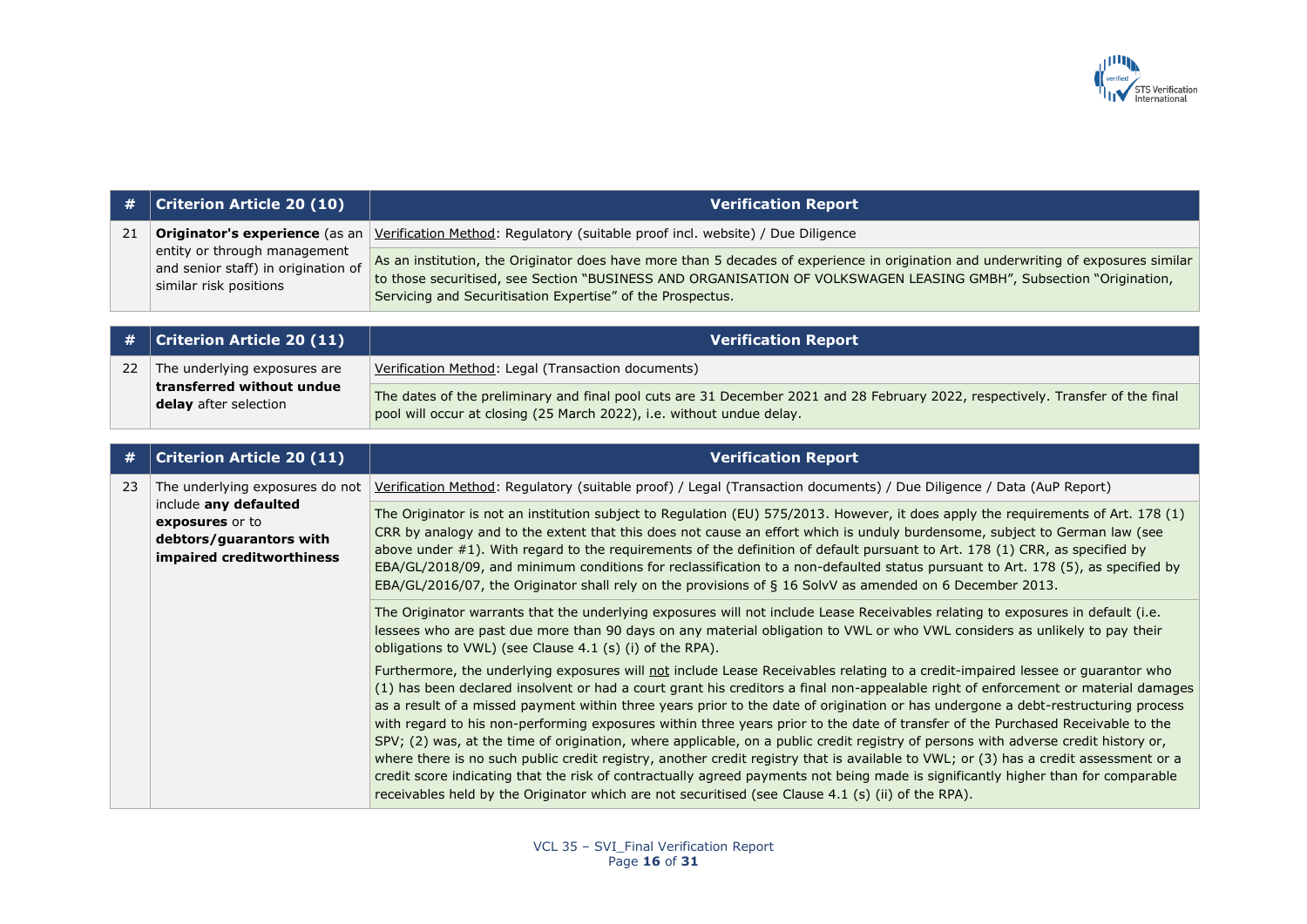

|  | The Originator represents, with regards to the question which sources of information it has used to identify defaulted exposures<br>and to determine if a borrower or guarantor is credit-impaired, that it has obtained information (1) from the lessee on origination<br>of the exposures, (2) in the course of VWL's servicing of the exposures, or (3) from a third party, see Clause 4.1 (s) (ii) of the<br>RPA. This is in line with the 'best knowledge' standard stipulated within Section 4.5 in the EBA Guidelines EBA/GL/2018/09. |
|--|----------------------------------------------------------------------------------------------------------------------------------------------------------------------------------------------------------------------------------------------------------------------------------------------------------------------------------------------------------------------------------------------------------------------------------------------------------------------------------------------------------------------------------------------|
|  | Lessees and guarantors (i) declared insolvent and/or undergone a debt-restructuring process, or (ii) found on a public or other<br>credit registry of persons with adverse credit history are generally not eligible according to the underwriting policy, as discussed in<br>the Due Diligence.                                                                                                                                                                                                                                             |
|  | The Originator has IT systems in place to ensure that defaulted exposures or exposures to lessees/guarantors with impaired<br>creditworthiness are excluded from the pool cut as of the time of the selection.                                                                                                                                                                                                                                                                                                                               |

| #  | <b>Criterion Article 20 (11)</b>                                                                                                                        | <b>Verification Report</b>                                                                                                                                                                                                                                                                                                                                                                                                                                                                                                                                                                                                                                                                                     |
|----|---------------------------------------------------------------------------------------------------------------------------------------------------------|----------------------------------------------------------------------------------------------------------------------------------------------------------------------------------------------------------------------------------------------------------------------------------------------------------------------------------------------------------------------------------------------------------------------------------------------------------------------------------------------------------------------------------------------------------------------------------------------------------------------------------------------------------------------------------------------------------------|
| 24 | The risk positions do not have a                                                                                                                        | Verification Method: Due Diligence                                                                                                                                                                                                                                                                                                                                                                                                                                                                                                                                                                                                                                                                             |
|    | credit assessment or a credit<br>score that allows a significantly<br>higher default risk to be<br>expected than for non-<br>securitised risk positions | The most relevant factors determining the expected performance of the underlying exposures in the securitised portfolio are the<br>customer profile and credit bureau information (for Private Leasing), credit agencies' information and financial information (for<br>Commercial Leasing) and past payment behaviour (for both). All of these factors have an impact on the credit score.<br>Furthermore, the expected performance of the underlying exposures depends on the factors (but not limited to) make, model,<br>mileage, engine, powertrain as well as general market conditions.                                                                                                                 |
|    |                                                                                                                                                         | These factors are the same for securitised and non-securitised exposures due to the strictly random selection process.                                                                                                                                                                                                                                                                                                                                                                                                                                                                                                                                                                                         |
|    |                                                                                                                                                         | On this basis, it can be reasonably assumed that - in comparison to non-securitised exposures - no worse performance should<br>occur for securitised exposures for the term of the Transaction.                                                                                                                                                                                                                                                                                                                                                                                                                                                                                                                |
|    |                                                                                                                                                         | The requirement that the underlying exposures do not have a "credit assessment or a credit score indicating that the risk of<br>contractually agreed payments not being made is significantly higher than for comparable receivables held by the Originator<br>which are not securitised" is considered to be met as (i) the underlying exposures do not include exposures that are classified as<br>doubtful, impaired, non-performing or similar, (ii) exposures whose credit quality (based on credit ratings or other credit quality<br>thresholds) significantly differs from the quality of other exposures ordinarily originated by the Originator, and (iii) the strictly<br>random selection process. |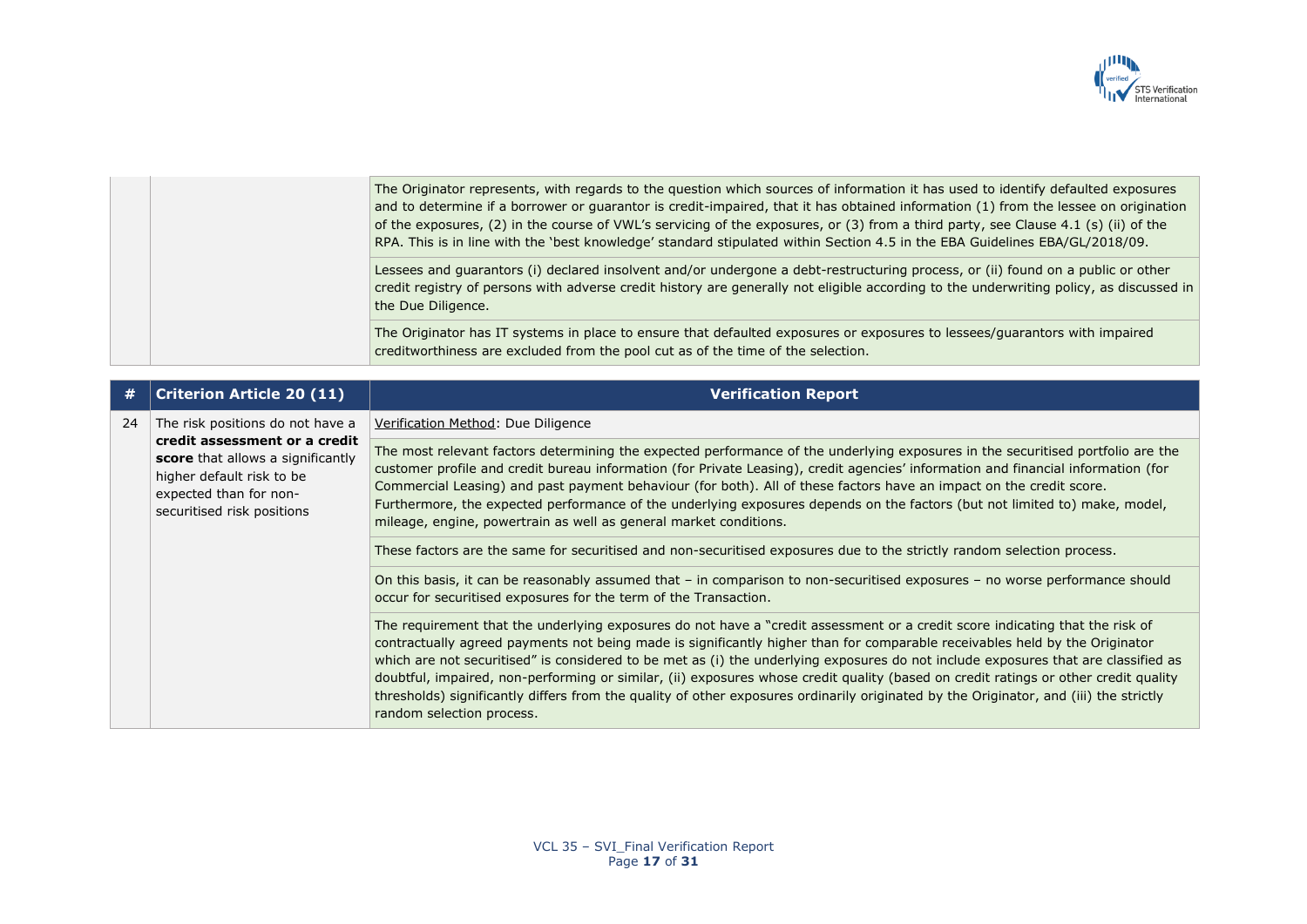

| #  | <b>Criterion Article 20 (12)</b>                                               | <b>Verification Report</b>                                                                                                                                                                                                                                                                                                    |
|----|--------------------------------------------------------------------------------|-------------------------------------------------------------------------------------------------------------------------------------------------------------------------------------------------------------------------------------------------------------------------------------------------------------------------------|
| 25 | At the time of the transfer, the<br>debtor has paid at least 1<br>instalment   | Verification Method: Legal (Transaction documents) / Data (AuP Report)                                                                                                                                                                                                                                                        |
|    |                                                                                | The Originator warrants that on the Cut-Off Date at least two (2) lease instalments have been paid in respect of each Lease<br>Contract, see Clause 4.1 (I) of the RPA.                                                                                                                                                       |
|    |                                                                                | The asset audit, whereby the audit company performs certain Agreed-upon Procedures with respect to the compliance of the<br>underlying exposures in a randomly selected sample (please also refer to $#40$ , Article 22 (2)), covers the criteria that the lessor<br>has paid at least 1 instalment.                          |
|    |                                                                                |                                                                                                                                                                                                                                                                                                                               |
| #  | <b>Criterion Article 20 (13)</b>                                               | <b>Verification Report</b>                                                                                                                                                                                                                                                                                                    |
| 26 | The repayment of the<br>securitisation position should<br>not be predominantly | Verification Method: Legal (Transaction documents) / Due Diligence / Data                                                                                                                                                                                                                                                     |
|    |                                                                                | The Transaction does not, for the repayment of the securitisation positions, rely in any way on the sale of assets.                                                                                                                                                                                                           |
|    | dependent on the sale of<br><b>assets</b> securing the underlying<br>exposures | This is achieved mainly by the fact that the residual value (RV) portion of the Lease Contracts, which bears the potential risk that<br>the value of the underlying vehicle fluctuates, does not form part of the underlying exposures (also see above, #15, Art. 20 (8) of<br>the Securitisation Regulation).                |
|    |                                                                                | In addition, the timing of the maturities of the underlying exposures mentioned above are not subject to material concentrations<br>and the value of the underlying exposures mentioned above per individual lessee does not exceed 0.5 % of the Aggregated<br>Discounted Receivables Balance, see Clause 4.1 (m) of the RPA. |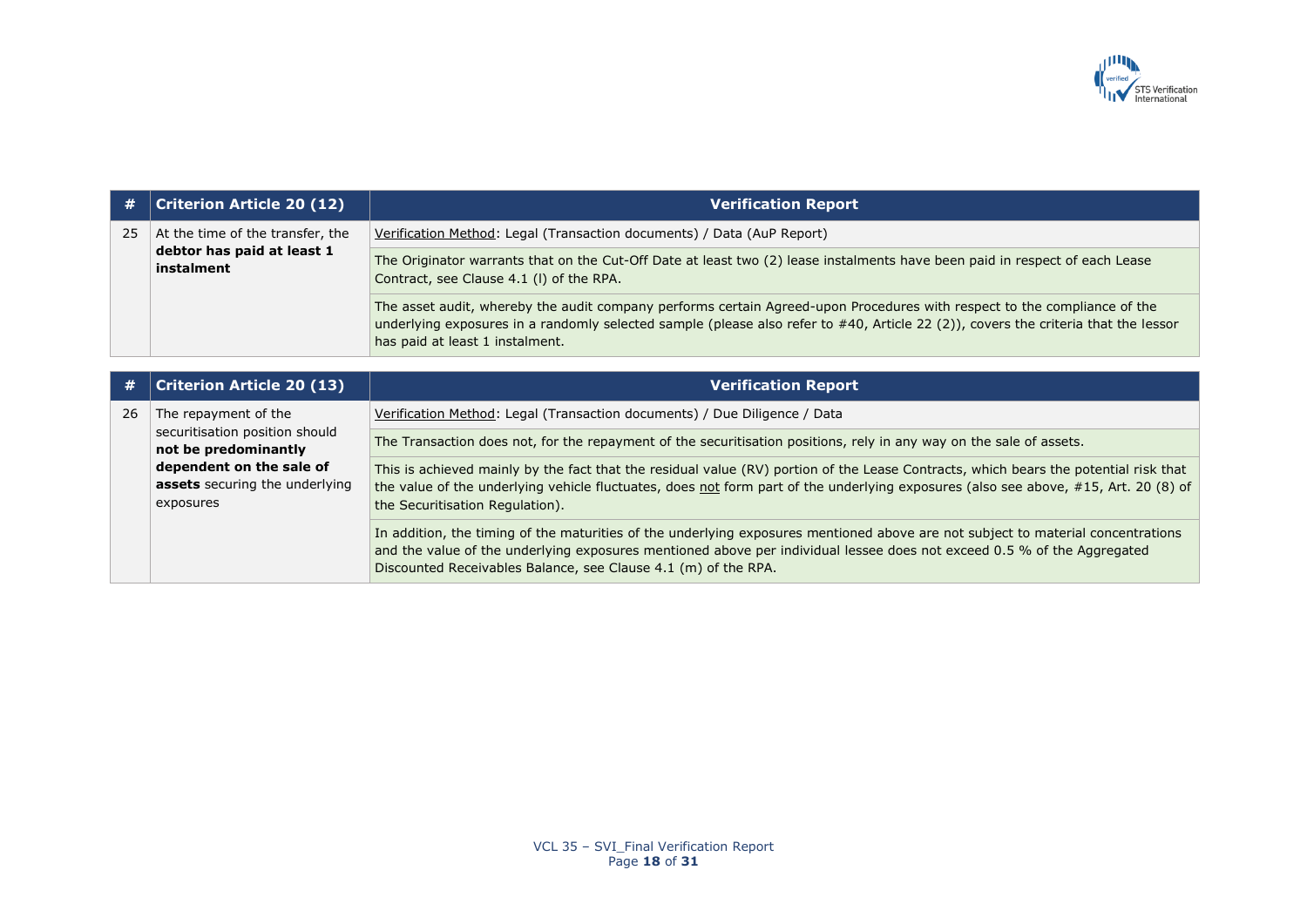

| #  | <b>Criterion Article 21 (1)</b>                                                                    | <b>Verification Report</b>                                                                                                                                                                                                                                                                                                                                                                                                                                                                                                                                                                                                                               |
|----|----------------------------------------------------------------------------------------------------|----------------------------------------------------------------------------------------------------------------------------------------------------------------------------------------------------------------------------------------------------------------------------------------------------------------------------------------------------------------------------------------------------------------------------------------------------------------------------------------------------------------------------------------------------------------------------------------------------------------------------------------------------------|
| 27 | <b>Risk retention</b> (Art. 6.1 of the<br>Securitisation Regulation),<br>usually by the Originator | Verification Method: Legal (Transaction documents) / Due Diligence                                                                                                                                                                                                                                                                                                                                                                                                                                                                                                                                                                                       |
|    |                                                                                                    | Volkswagen Leasing GmbH as the Seller and Originator will act as holder of the risk retention (Retention Holder) and retain on an<br>ongoing basis a material net economic interest of not less than 5% of the securitised exposures, see Section "RISK FACTORS",<br>Subsection "IV. RISKS RELATED TO REGULATORY CHANGES", Paragraph "RISK RETENTION AND DUE DILLIGENCE<br>REQUIREMENTS" of the Prospectus.                                                                                                                                                                                                                                              |
|    |                                                                                                    | Type of risk retention: VWL will retain, for the life of the Transaction, such net economic interest through an interest in randomly<br>selected exposures. Such interest in randomly selected exposures has been and will be equivalent to no less than 5% of the<br>nominal value of the securitised exposures on an ongoing basis, in accordance with Article 6 (3) (c) of Securitisation Regulation<br>and as specified in more detail in Article 8 of the RTS on Risk Retention, see Section "RISK FACTORS", Subsection "IV. RISKS<br>RELATED TO REGULATORY CHANGES", Paragraph "RISK RETENTION AND DUE DILLIGENCE REQUIREMENTS" of the Prospectus. |
|    |                                                                                                    | The Seller does select the risk retention pool and does earmark the selected receivables in its IT systems in a similar way as the<br>receivables that have actually been sold in the transaction. The procedures to select and earmark receivables both for the<br>retention pool cut and for the actual sale are documented and well established. In addition, they are subject to regular internal<br>and external auditing procedures. The same applies for the ongoing monthly reporting procedures, as confirmed during the Due<br>Diligence.                                                                                                      |
|    |                                                                                                    | The Monthly Reports will also set out monthly confirmation regarding the continued holding the original retained exposures by the<br>Seller, in its capacity as Originator.                                                                                                                                                                                                                                                                                                                                                                                                                                                                              |
|    |                                                                                                    | The legal obligation of the Seller to hold the risk retention during the lifetime of the Transaction is entered into according to<br>Section "RISK FACTORS", Subsection "IV. RISKS RELATED TO REGULATORY CHANGES", Paragraph "RISK RETENTION AND DUE<br>DILLIGENCE REQUIREMENTS" of the Prospectus.                                                                                                                                                                                                                                                                                                                                                      |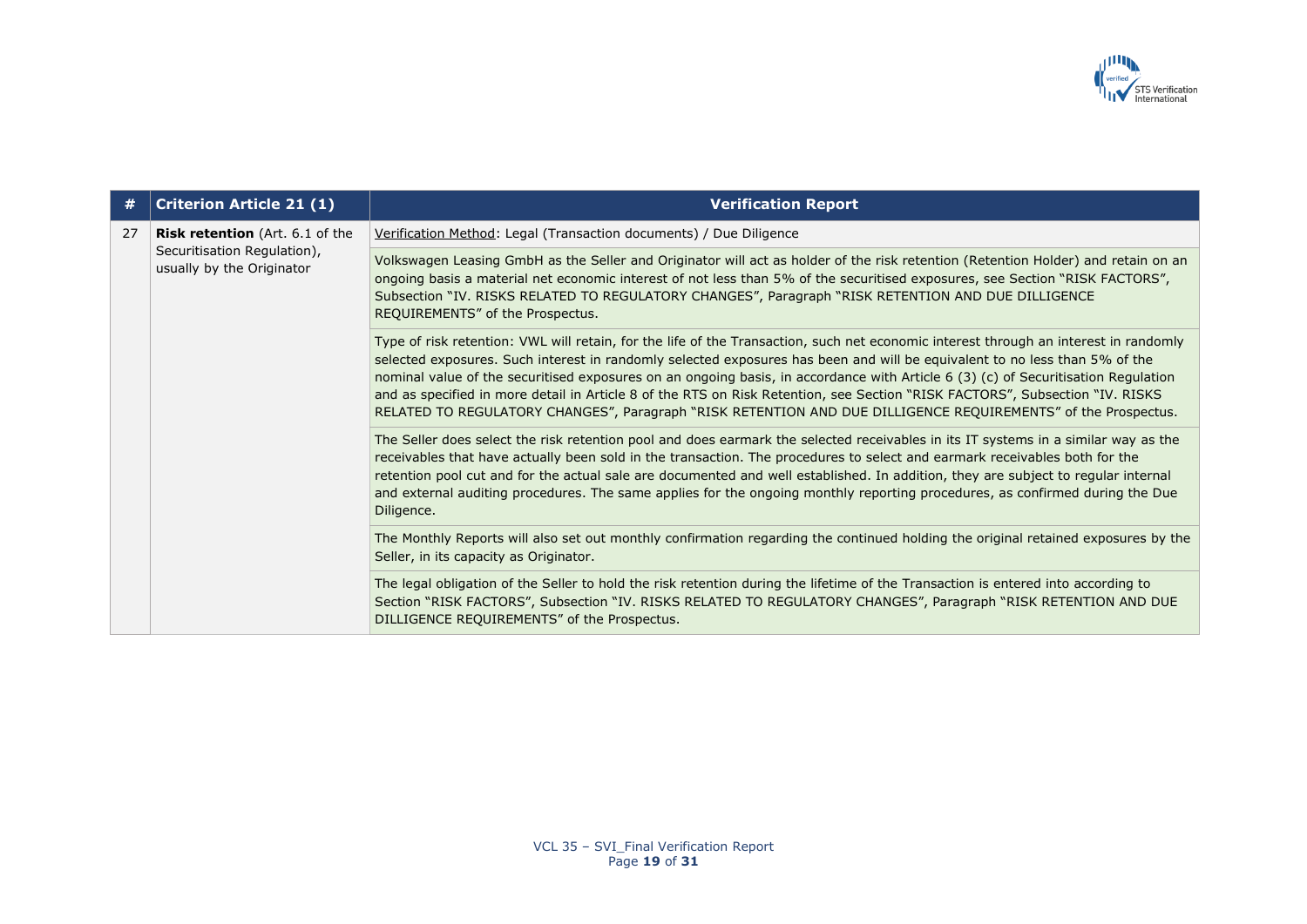

| #  | <b>Criterion Article 21 (2)</b>                                                                                           | <b>Verification Report</b>                                                                                                                                                                                                                                                                                                                                                                |
|----|---------------------------------------------------------------------------------------------------------------------------|-------------------------------------------------------------------------------------------------------------------------------------------------------------------------------------------------------------------------------------------------------------------------------------------------------------------------------------------------------------------------------------------|
| 28 | <b>Appropriate hedging of</b>                                                                                             | Verification Method: Due Diligence                                                                                                                                                                                                                                                                                                                                                        |
|    | interest rate and currency risks,<br>no derivatives as underlying risk<br>positions $(I / II)$                            | Since the Lease Receivables are fixed rate and the Class A and Class B Notes are floating rate, interest rate risks arise from such<br>mismatch. Both assets and liabilities of the Issuer are EUR denominated hence no currency risk occurs.                                                                                                                                             |
|    |                                                                                                                           | Interest rate risk are hedged appropriately with fixed-floating interest rate swaps (one swap for each of the Class A Notes and the<br>Class B Notes) where the swap notional is always equal to the outstanding notes' balance. Both the swap agreements and the<br>Class A and Class B Notes contain a floor of zero for the 1-M-Euribor plus spread, hence the hedging is appropriate. |
|    |                                                                                                                           | No further risks in addition to interest rate risks are hedged under the interest rate hedge agreements.                                                                                                                                                                                                                                                                                  |
|    |                                                                                                                           |                                                                                                                                                                                                                                                                                                                                                                                           |
| #  | <b>Criterion Article 21 (2)</b>                                                                                           | <b>Verification Report</b>                                                                                                                                                                                                                                                                                                                                                                |
| 29 | Appropriate hedging of interest<br>rate and currency risks, no<br>derivatives as underlying risk<br>positions $(II / II)$ | Verification Method: Legal (Transaction documents)                                                                                                                                                                                                                                                                                                                                        |
|    |                                                                                                                           | The legal instruments used by the Issuer to hedge interest rate risks are the Class A Swap Agreement and the Class B Swap<br>Agreement, see Section "SWAP AGREEMENTS AND SWAP COUNTERPARTY" of the Prospectus.                                                                                                                                                                            |
|    |                                                                                                                           | Both agreements do consider any potential asset liability mismatch by referencing to the outstanding notes balance, and both<br>agreements are based on the 2002 ISDA Master Agreement as established market standard, see the Definitions of "Class A Swap<br>Agreement" and "Class B Swap Agreement" in the Section "MASTER DEFINITIONS SCHEDULE", of the ITM.                          |
|    |                                                                                                                           | The requirements for eligible swap counterparties are market standard in international finance, see Section "SWAP AGREEMENTS<br>AND SWAP COUNTERPARTY" as well as the Definition of "Eligible Swap Counterparty" in the Section "MASTER DEFINITIONS<br>SCHEDULE" of the ITM.                                                                                                              |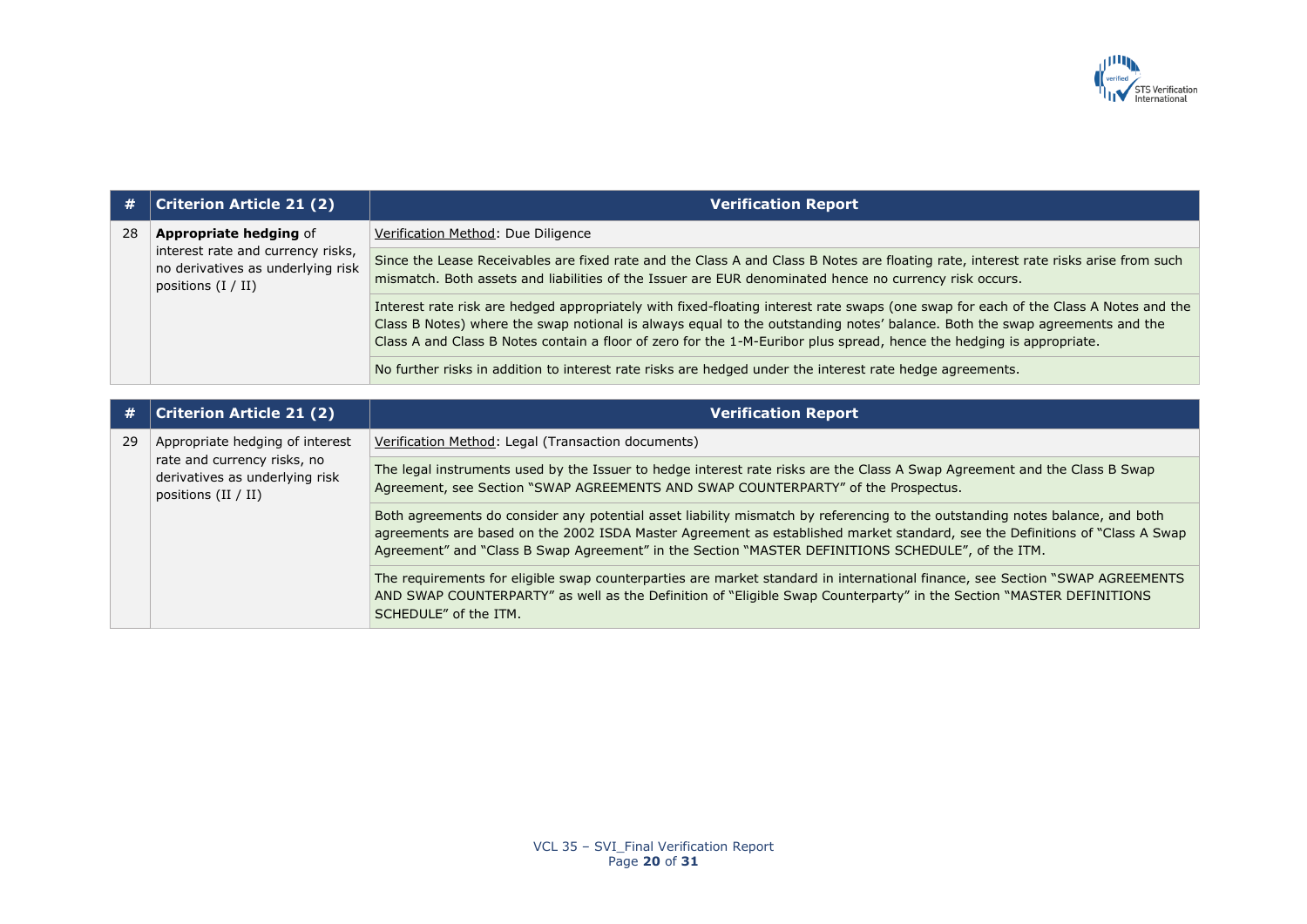

| #  | <b>Criterion Article 21 (3)</b>                         | <b>Verification Report</b>                                                                                                                                                                                                                                                                                              |
|----|---------------------------------------------------------|-------------------------------------------------------------------------------------------------------------------------------------------------------------------------------------------------------------------------------------------------------------------------------------------------------------------------|
| 30 | Generally used reference rates                          | Verification Method: Legal (Transaction documents)                                                                                                                                                                                                                                                                      |
|    | for interest payments                                   | No reference rates apply to the Purchased Lease Receivables which bear fixed interest rates.                                                                                                                                                                                                                            |
|    |                                                         | The Notes will bear interest at floating rates based on 1-M-Euribor, see Sections "Terms and Conditions of the Class A Notes" and<br>"Terms and Conditions of the Class B Notes" of the Prospectus, constituting a market standard reference rate.                                                                      |
|    |                                                         | The interest for the Accounts will be based on ESTR, also constituting a market standard reference rate.                                                                                                                                                                                                                |
|    |                                                         | Currency hedges are not provided as both the Purchased Lease Receivables and the Class A and Class B Notes are denominated in<br>EUR.                                                                                                                                                                                   |
|    |                                                         |                                                                                                                                                                                                                                                                                                                         |
| #  | <b>Criterion Article 21 (4)</b>                         | <b>Verification Report</b>                                                                                                                                                                                                                                                                                              |
| 31 | Requirements in the event of                            | Verification Method: Legal (Transaction documents)                                                                                                                                                                                                                                                                      |
|    | an enforcement or delivery of<br>an acceleration notice | After the occurrence of an Enforcement Event, the priority of payments will change to the "Order of Priority" in accordance with<br>Clause 22.2 (c) (following the occurrence of an Enforcement Event) of the Trust Agreement and the following conditions will be<br>fulfilled according to the Transaction documents: |
|    |                                                         | a) No cash will be retained with the Issuer, see Clause 22.2 (c) of the Trust Agreement (see Section "Trust Agreement",<br>Subsection "Part E. Accounts; Order of Priority" of the Prospectus).                                                                                                                         |
|    |                                                         | b) The principal receipts from the underlying exposures will be used for the fully sequential amortisation of the securitisation<br>positions, see Clause 22.2 (c) of the Trust Agreement and Section "Trust Agreement", Subsection "Part E. Accounts; Order of<br>Priority" of the Prospectus.                         |
|    |                                                         | c) Interest and principal payments are first made for the Class A Notes and then interest and principal payments are made for<br>the Class B Notes, hence repayments are not reversed with regard to their seniority.                                                                                                   |
|    |                                                         | d) No automatic liquidation or sale of risk positions or assets is provided for.                                                                                                                                                                                                                                        |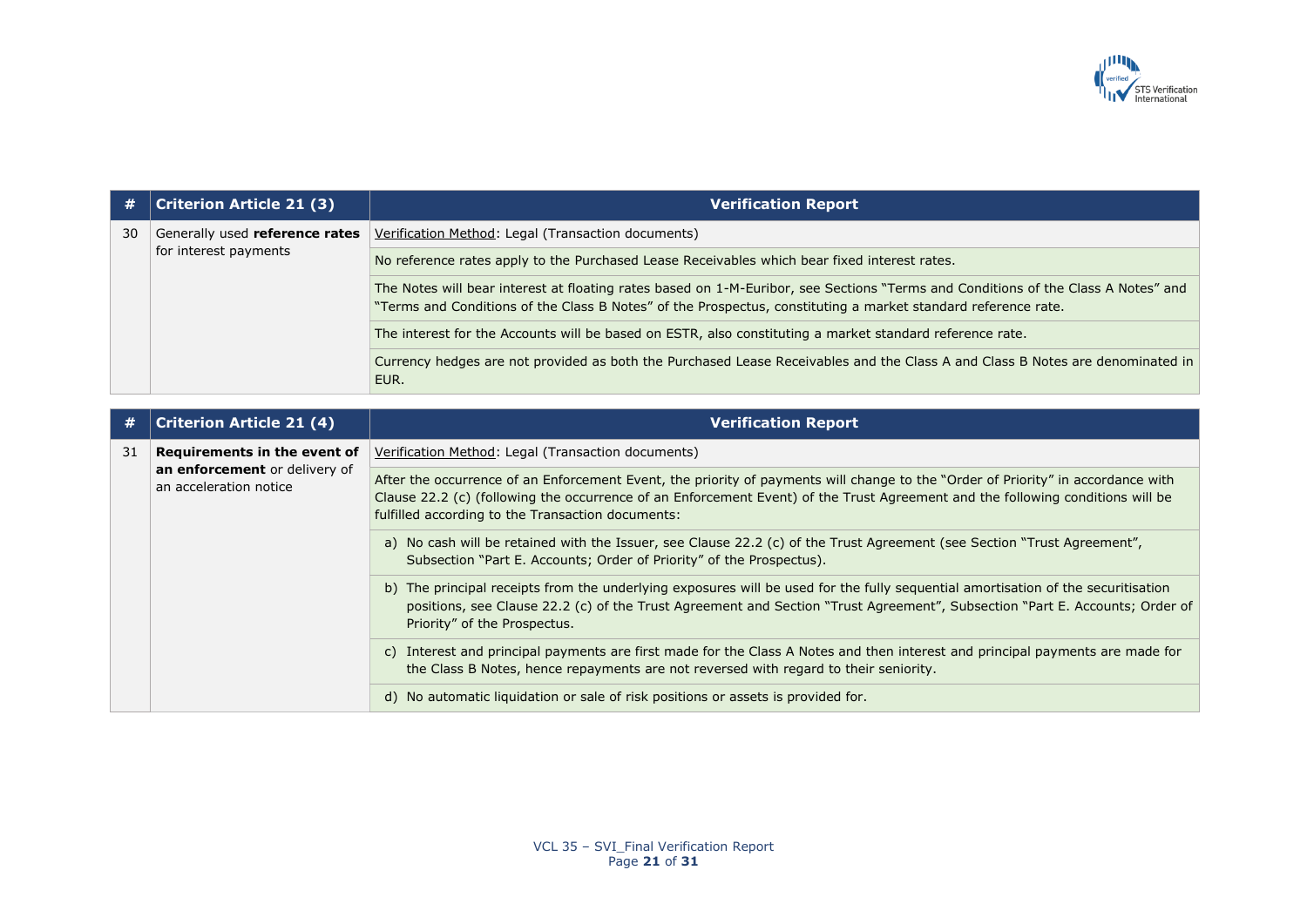

| #  | <b>Criterion Article 21 (5)</b>                                                                 | <b>Verification Report</b>                                                                                                                                                                                                                                                                                                                        |
|----|-------------------------------------------------------------------------------------------------|---------------------------------------------------------------------------------------------------------------------------------------------------------------------------------------------------------------------------------------------------------------------------------------------------------------------------------------------------|
| 32 | Sequential repayment as fall-                                                                   | Verification Method: Legal (Transaction documents)                                                                                                                                                                                                                                                                                                |
|    | back in the event of a<br>deterioration in portfolio quality<br>for Transactions that feature a | As usual in VCL transactions, the amortisation structure does provide for a pro-rata amortisation subject to the performance of<br>the underlying portfolio and after the initial credit enhancement has increased to the required levels.                                                                                                        |
|    | non-sequential priority of<br>payments                                                          | The amortisation concept is based on the Class A/B Principal Payment Amounts, the Class A/B Targeted Note Balances, the Class<br>A/B Targeted Overcollateralisation Amounts and the Class A/B Targeted Overcollateralisation Percentages, see the respective<br>definitions in Section "MASTER DEFINITIONS SCHEDULE" of the ITM.                  |
|    |                                                                                                 | Performance triggers specifying if and to what extent a pro-rata amortisation can occur are based on the cumulative net losses as<br>specified in the Level 1 Credit Enhancement Increase Condition and the Level 2 Credit Enhancement Increase Condition, see the<br>respective definitions in Section "MASTER DEFINITIONS SCHEDULE" of the ITM. |
|    |                                                                                                 | Upon occurrence of a Level 1 Credit Enhancement Increase Condition the required credit enhancement allowing for pro rata<br>amortisation does increase, upon occurrence of a Level 2 Credit Enhancement Increase Condition the amortisation switches back<br>to fully sequential.                                                                 |
|    |                                                                                                 | The occurrence of a Level 1 or 2 Credit Enhancement Increase Condition is not reversible, see the definition of Class A Targeted<br>Overcollateralization Percentage in Section "MASTER DEFINITIONS SCHEDULE" of the ITM.                                                                                                                         |
|    |                                                                                                 | As a result of the above, the amortisation mechanism complies with Art. 21 (5) of the Securitisation Regulation.                                                                                                                                                                                                                                  |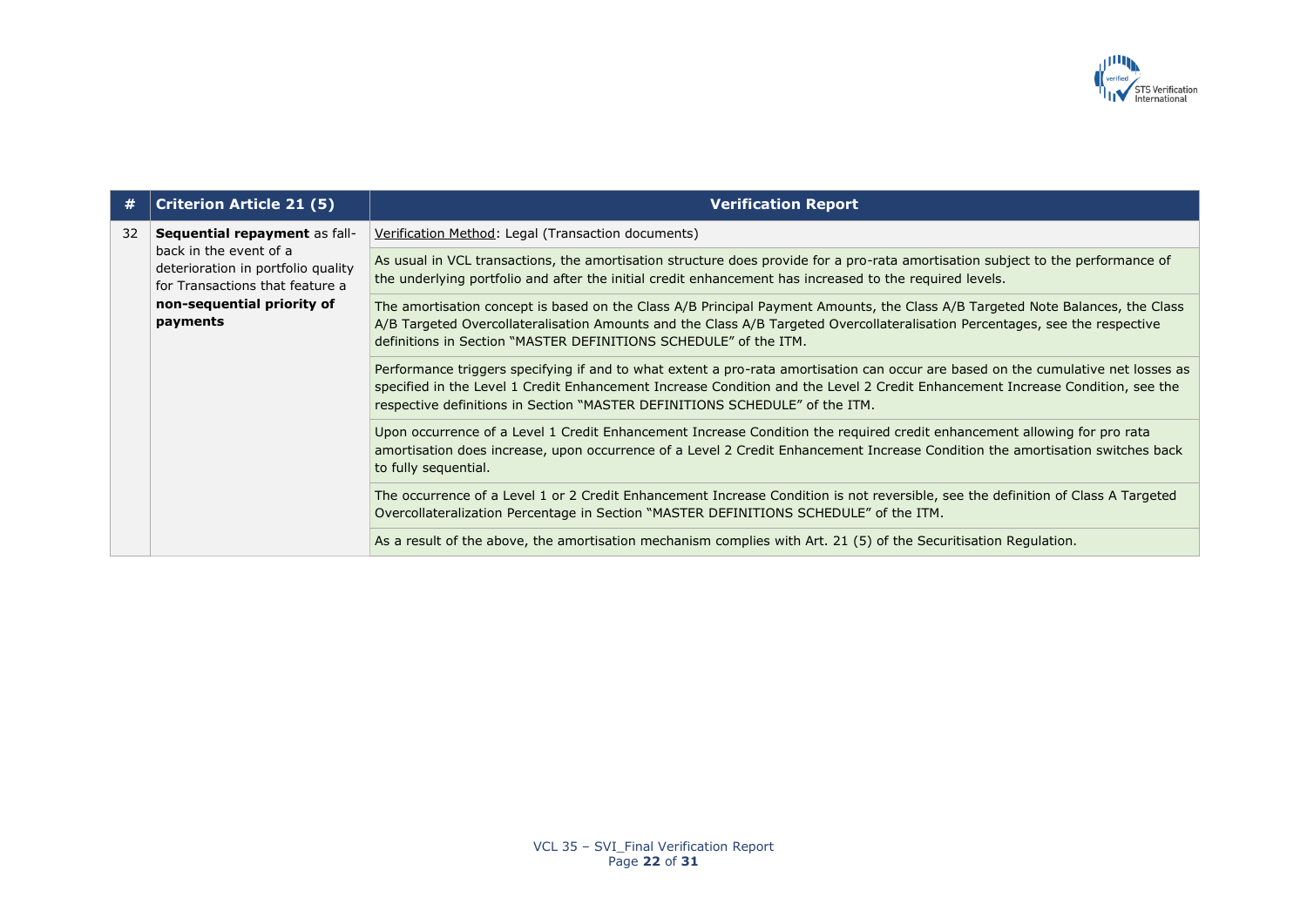

| #  | <b>Criterion Article 21 (6)</b>                                                                                              | <b>Verification Report</b>                                                                                                                                   |
|----|------------------------------------------------------------------------------------------------------------------------------|--------------------------------------------------------------------------------------------------------------------------------------------------------------|
| 33 | Early amortisation provisions or<br>triggers for termination of the<br>revolving phase to include at<br>least the following: | Verification Method: Legal (Transaction documents)                                                                                                           |
|    |                                                                                                                              | The requirements in relation to the early amortisation provisions do not apply to the Transaction as the Transaction does not<br>feature a revolving period. |
|    | a. deterioration in the credit<br>quality of the underlying<br>exposures below a predefined<br>threshold                     | Not applicable.                                                                                                                                              |
|    | b. insolvency-related events in<br>relation to the Originator or the<br>Servicer                                             | Not applicable.                                                                                                                                              |
|    | c. decline in value of the<br>underlying exposures below a<br>predefined threshold                                           | Not applicable.                                                                                                                                              |
|    | d. failure to generate sufficient<br>new underlying exposures for<br>replenishments under revolving<br>Transactions          | Not applicable.                                                                                                                                              |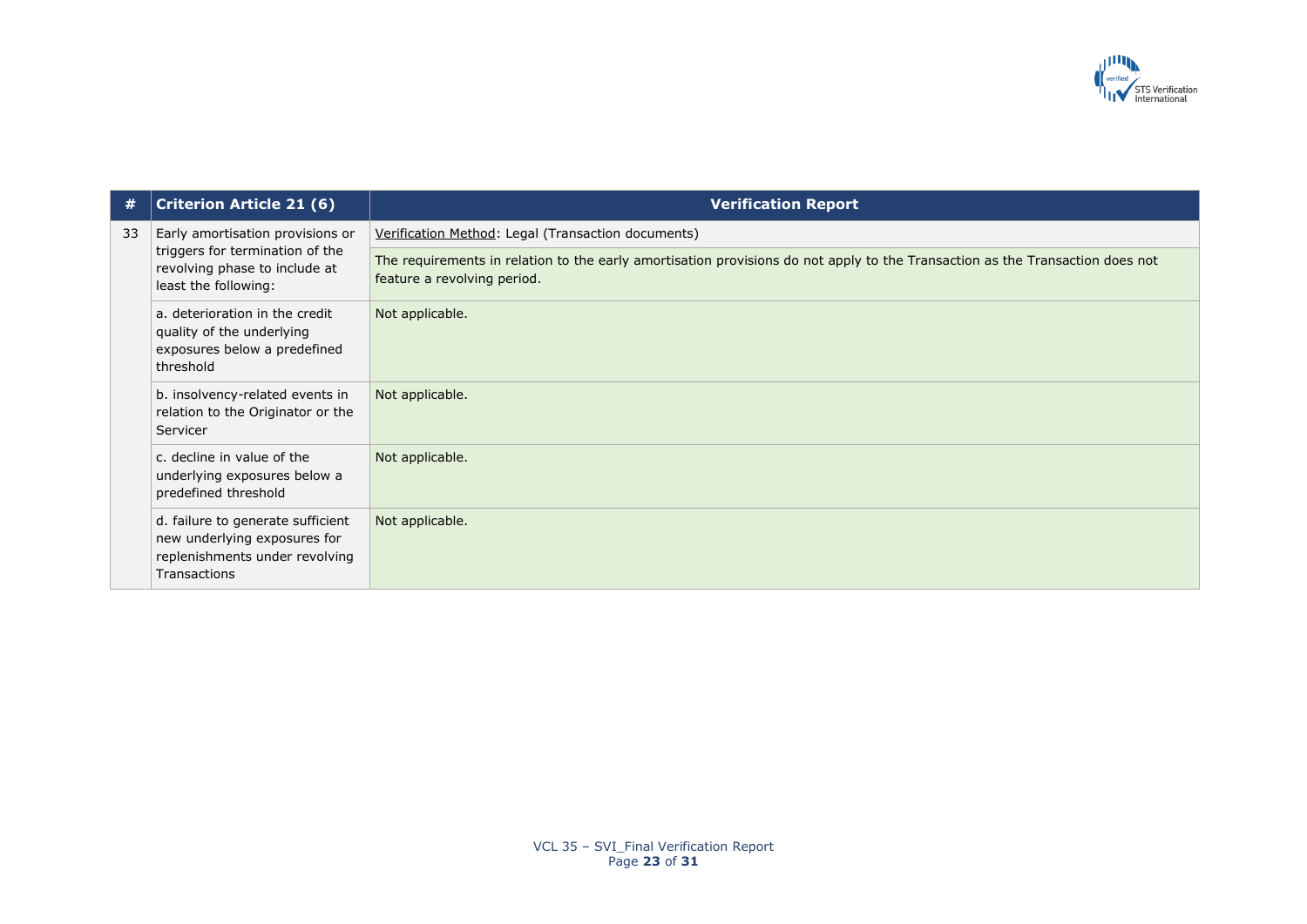

| #  | <b>Criterion Article 21 (7)</b>                                                                                                                                                      | <b>Verification Report</b>                                                                                                                                                                                                                                                                                                                                                                                                                                                                                                      |
|----|--------------------------------------------------------------------------------------------------------------------------------------------------------------------------------------|---------------------------------------------------------------------------------------------------------------------------------------------------------------------------------------------------------------------------------------------------------------------------------------------------------------------------------------------------------------------------------------------------------------------------------------------------------------------------------------------------------------------------------|
| 34 | <b>Clear rules</b> in the Transaction<br>documentation regarding<br>obligations, tasks and<br>responsibilities of the Servicer,<br>trustees and other ancillary<br>service providers | Verification Method: Legal (Transaction documents)                                                                                                                                                                                                                                                                                                                                                                                                                                                                              |
|    |                                                                                                                                                                                      | The Servicing Agreement provides for a clear specification of the contractual obligations, duties and responsibilities of the<br>servicer, especially with regard to the servicing, monitoring, reporting and monthly advances to mitigate for commingling risk, as<br>well as the provisions for a potential replacement in case of a Servicer Replacement Event, see summary of the Servicing<br>Agreement in Section "ADMINISTRATION OF THE PURCHASED LEASE RECEIVABLES UNDER THE SERVICING AGREEMENT" of the<br>Prospectus. |
|    |                                                                                                                                                                                      | Similar provisions for the obligations, duties and responsibilities are provided for the following parties, see the respective<br>descriptions in the Prospectus:                                                                                                                                                                                                                                                                                                                                                               |
|    |                                                                                                                                                                                      | • Issuer (see Section "THE ISSUER" of the Prospectus.)                                                                                                                                                                                                                                                                                                                                                                                                                                                                          |
|    |                                                                                                                                                                                      | Security Trustee (see Section "TRUST AGREEMENT", Subsection "DUTIES OF THE SECURITY TRUSTEE PRIOR TO<br>OCCURRENCE OF THE FORECLOSURE EVENT" of the Prospectus)                                                                                                                                                                                                                                                                                                                                                                 |
|    |                                                                                                                                                                                      | Account Bank, Cash Administrator, Calculation Agent, Paying Agent, Interest Determination Agent and Registrar (see Section<br>"ACCOUNT BANK, CASH ADMINISTRATOR, CALCULATION AGENT, PAYING AGENT, INTEREST DETERMINATION AGENT AND<br>REGISTRAR" of the Prospectus)                                                                                                                                                                                                                                                             |
|    |                                                                                                                                                                                      | Also, detailed provisions exist for the obligations, duties and responsibilities of the Swap counterparty (see Sections "SWAP<br>AGREEMENTS AND SWAP COUNTERPARTY" and the Definition of "Eligible Swap Counterparty" in Section "MASTER DEFINITIONS<br>SCHEDULE" of the ITM)                                                                                                                                                                                                                                                   |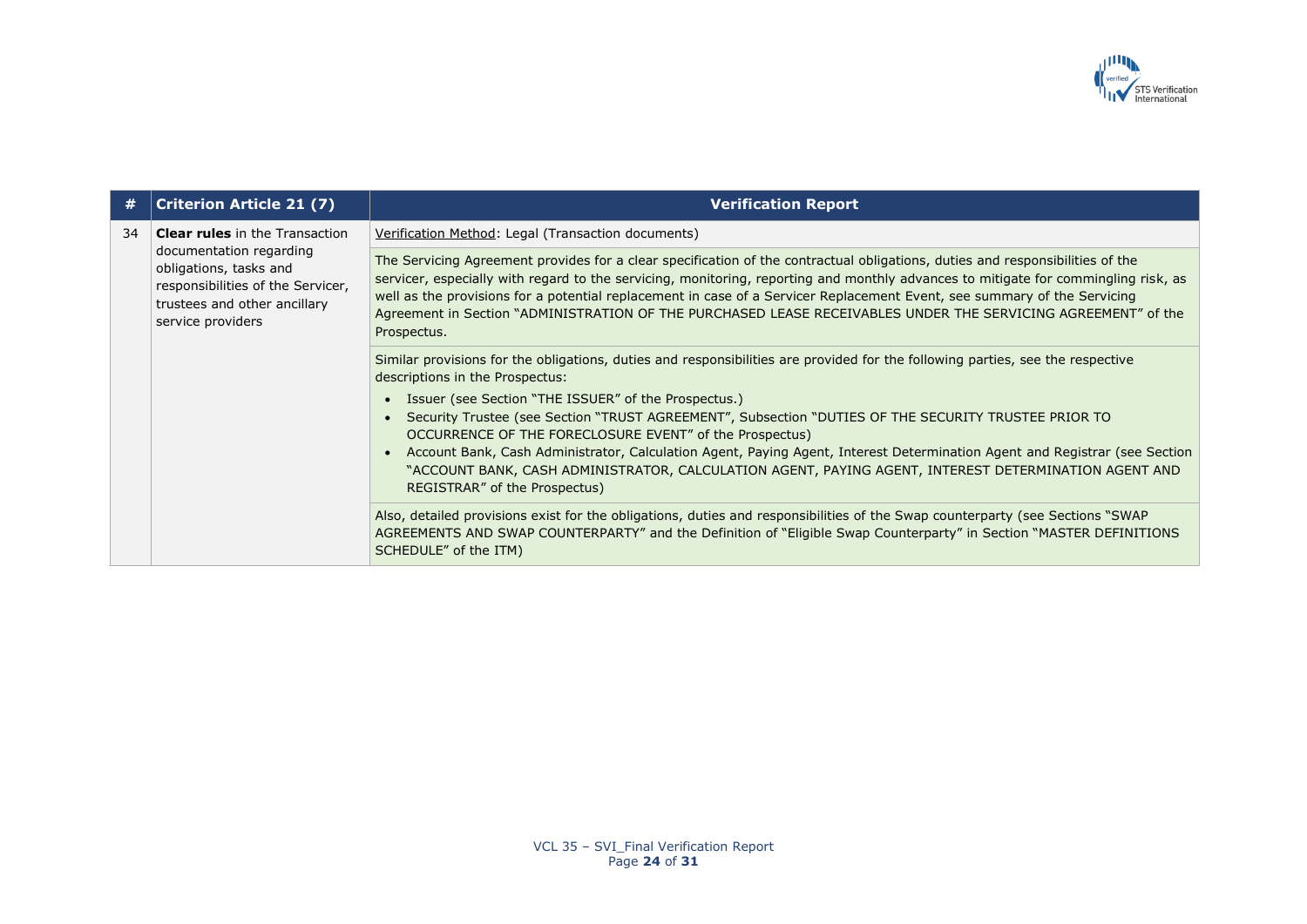

| #  | <b>Criterion Article 21 (8)</b>                                                                                                                    | <b>Verification Report</b>                                                                                                                                                                                                                                                                                                                                                                                                                                                 |
|----|----------------------------------------------------------------------------------------------------------------------------------------------------|----------------------------------------------------------------------------------------------------------------------------------------------------------------------------------------------------------------------------------------------------------------------------------------------------------------------------------------------------------------------------------------------------------------------------------------------------------------------------|
| 35 | <b>Experience of the Servicer</b><br>(management and senior staff)<br>in the servicing of exposures of a<br>similar nature to those<br>securitised | Verification Method: Regulatory (suitable proof) / Legal (Transaction documents) / Due Diligence                                                                                                                                                                                                                                                                                                                                                                           |
|    |                                                                                                                                                    | Volkswagen Leasing GmbH is a regulated financial services institution according to § 1 German Banking Act, with BaFin as<br>regulatory authority.                                                                                                                                                                                                                                                                                                                          |
|    |                                                                                                                                                    | The Prospectus contains information on the experience of VWL as a Seller and Servicer. VWL has been successfully doing<br>securitisations of lease receivables since the year 1996 and the management has sufficient experience.                                                                                                                                                                                                                                           |
|    |                                                                                                                                                    | The experience of the Managements Board and Senior Staff is summarised in Section "BUSINESS AND ORGANISATION OF<br>VOLKSWAGEN LEASING GMBH", Subsection "Origination, Servicing and Securitisation Expertise" of the Prospectus and has been<br>confirmed in the Due Diligence.                                                                                                                                                                                            |
|    |                                                                                                                                                    | As a result, VWL as servicer is deemed to have the relevant expertise as an entity being active as servicer of lease receivables for<br>over 50 years and as servicer of lease receivables securitisations for more than 25 years (please refer to Section "BUSINESS AND<br>ORGANISATION OF VOLKSWAGEN LEASING GMBH", Subsection "Origination, Servicing and Securitisation Expertise" of the<br>Prospectus), and no contrary findings were observed in the Due Diligence. |

|    | # $ $ Criterion Article 21 (8)                                                 | <b>Verification Report</b>                                                                                                                                                                                                                 |
|----|--------------------------------------------------------------------------------|--------------------------------------------------------------------------------------------------------------------------------------------------------------------------------------------------------------------------------------------|
| 36 | Appropriate and well                                                           | Verification Method: Regulatory (suitable proof) / Due Diligence                                                                                                                                                                           |
|    | documented risk management<br>and service policies,<br>procedures and controls | As a result of the regulatory status (see #35 above), VWL has well established procedures with regard to risk management,<br>servicing and internal control systems in place, and no contrary findings were observed in the Due Diligence. |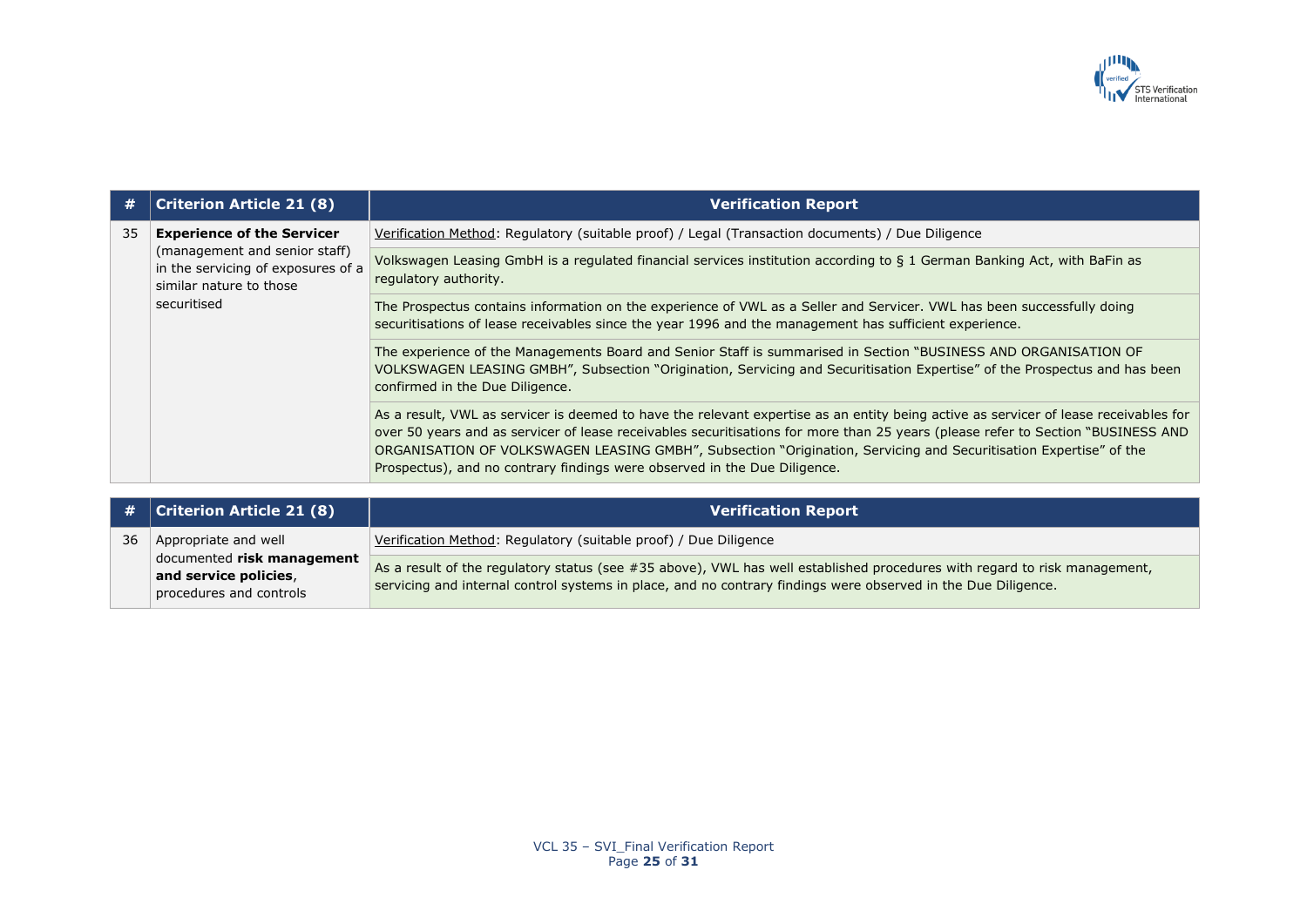

| #  | <b>Criterion Article 21 (9)</b>                                                                                                                                                       | <b>Verification Report</b>                                                                                                                                                                                                                                                                                                                                                                                                                                                                                                                                                                        |
|----|---------------------------------------------------------------------------------------------------------------------------------------------------------------------------------------|---------------------------------------------------------------------------------------------------------------------------------------------------------------------------------------------------------------------------------------------------------------------------------------------------------------------------------------------------------------------------------------------------------------------------------------------------------------------------------------------------------------------------------------------------------------------------------------------------|
| 37 | Clear and coherent definitions,<br>regulations and possible<br>measures with regard to the<br>servicing of non-performing<br>exposures, specification of the<br>priorities of payment | Verification Method: Legal (Transaction documents) / Due Diligence                                                                                                                                                                                                                                                                                                                                                                                                                                                                                                                                |
|    |                                                                                                                                                                                       | The description of the business procedures of VWL (see Section "BUSINESS PROCEDURES OF VOLKSWAGEN LEASING GMBH" of<br>the Prospectus) and the Servicing Agreement (as summarised in the Section "ADMINISTRATION OF THE PURCHASED LEASE<br>RECEIVABLES UNDER THE SERVICING AGREEMENT" of the Prospectus) contain a description of procedures related to servicing of<br>the lease receivables:<br>Negotiation of the Lease Contract and Appraisal of the Creditworthiness of the lessee<br>Debts Management<br><b>Termination of Lease Contracts</b><br>Enforcement<br>Write-Off<br>Internal Audit |
|    |                                                                                                                                                                                       | The loss definition used in the transaction is based on the Write-off ("Written-Off Purchased Lease Receivables") and this<br>definition is consistently used in the Prospectus, especially with respect to the Cumulative Net Loss Ratio, which in turn is used in<br>the Level 1 and 2 Credit Enhancement Increase Condition determining the amortisation mechanism in the order of priority of<br>payments.<br>The draft investor report provides inter alia for the monthly reporting of the status of the Level 1 and 2 Credit Enhancement                                                   |
|    |                                                                                                                                                                                       | Increase Conditions.                                                                                                                                                                                                                                                                                                                                                                                                                                                                                                                                                                              |
|    |                                                                                                                                                                                       | The procedures presented and discussed in the Due Diligence correspond to the description in the Prospectus and no contrary<br>findings could be observed.                                                                                                                                                                                                                                                                                                                                                                                                                                        |

| #  | Criterion Article 21 (10)                                 | <b>Verification Report</b>                                                                                                                                                                                                                                                                                                                       |
|----|-----------------------------------------------------------|--------------------------------------------------------------------------------------------------------------------------------------------------------------------------------------------------------------------------------------------------------------------------------------------------------------------------------------------------|
| 38 | Clear rules in the event of                               | Verification Method: Regulatory / Legal (Transaction documents)                                                                                                                                                                                                                                                                                  |
|    | conflicts between the different<br>classes of noteholders | The Notes will be issued on the basis of the German Debenture Act (Schuldverschreibungsgesetz - SchVG), see section "TERMS<br>AND CONDITIONS OF THE CLASS A NOTES" and "TERMS AND CONDITIONS OF THE CLASS B NOTES" of the Prospectus, Clause<br>12.5 of each class of notes, enabling noteholders to take resolutions within one class of notes. |
|    |                                                           | In addition, Clause 3.1 of the Trust Agreement provides for clear instructions for the trustee as regards the treatment of the<br>interests of different classes of notes and their ranking in line with the applicable Priority of Payments (see Subsection "PART E                                                                             |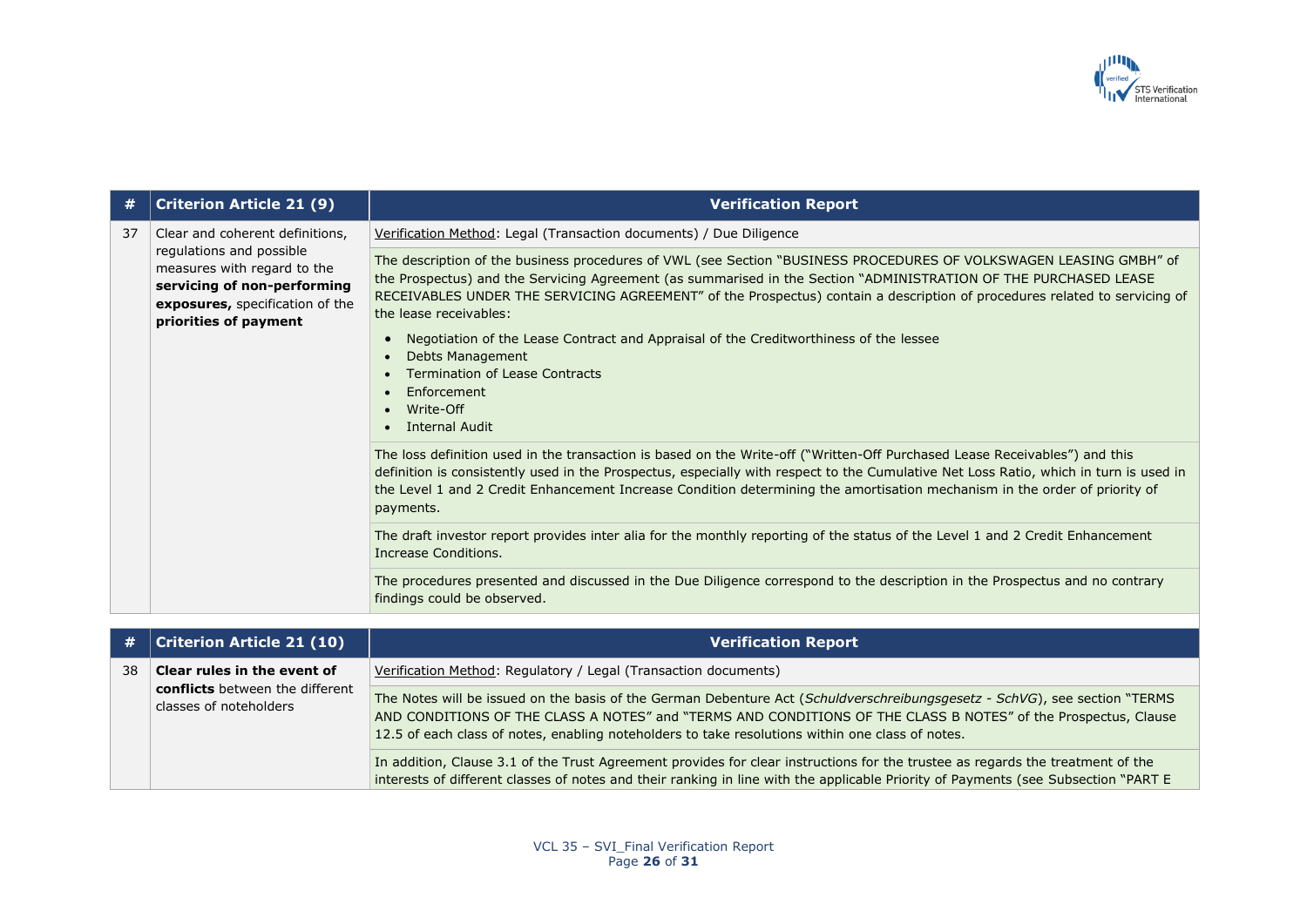

Accounts; Order of Priority" of the Prospectus, Clause 22.2 (a) (prior to the occurrence of an Enforcement Event) and Clause 22.2 (c) (following the occurrence of an Enforcement Event) of the Trust Agreement.

| #  | <b>Criterion Article 22 (1)</b>                                      | <b>Verification Report</b>                                                                                                                                                                                                                                                                                                                                                                                                                                                                                                                                               |
|----|----------------------------------------------------------------------|--------------------------------------------------------------------------------------------------------------------------------------------------------------------------------------------------------------------------------------------------------------------------------------------------------------------------------------------------------------------------------------------------------------------------------------------------------------------------------------------------------------------------------------------------------------------------|
| 39 | Provision of <b>historical</b><br>performance data before<br>pricing | Verification Method: Legal (Transaction documents) / Due Diligence                                                                                                                                                                                                                                                                                                                                                                                                                                                                                                       |
|    |                                                                      | The historical performance data provided by the Originator include the following areas:                                                                                                                                                                                                                                                                                                                                                                                                                                                                                  |
|    |                                                                      | Losses (i.e. net losses after recoveries) in static format (covering the period from October 2011 until September 2021)<br>a)                                                                                                                                                                                                                                                                                                                                                                                                                                            |
|    |                                                                      | It should be noted that these net losses, referred to and defined as "Write-Offs" in the Prospectus as loss definition in the<br>transaction, have been provided by the Originator in a detailed and consistent manner for the overall portfolio of<br>substantially similar leased receivables covering a meaningful period of the credit cycle. The approach using write-off data is<br>consistent with the business procedures of the Originator and the well documented processes for servicing of non-performing<br>lease receivables until the point of write-off. |
|    |                                                                      | (https://www.vwfs.com/investor-relations/volkswagen-leasing-gmbh/refinancing.html#)                                                                                                                                                                                                                                                                                                                                                                                                                                                                                      |
|    |                                                                      | Losses (i.e. net losses after recoveries) in dynamic format (covering the period from March 2011 until September 2021 on a<br>b)<br>quarterly basis)                                                                                                                                                                                                                                                                                                                                                                                                                     |
|    |                                                                      | <b>Delinquencies</b> (covering the period from January 2010 until September 2021)<br>C)                                                                                                                                                                                                                                                                                                                                                                                                                                                                                  |
|    |                                                                      | In addition, data on historic prepayments in relation to the predecessor transactions VCL 25 to VCL 34 was provided.                                                                                                                                                                                                                                                                                                                                                                                                                                                     |
|    |                                                                      | The data history, which is provided prior to pricing, covers a substantially longer period than the minimum of at least 5 years<br>required under Article 22 (1) of the Securitisation Regulation, see Section "DESCRIPTION OF THE PORTFOLIO", Subsection<br>"HISTORICAL PERFORMANCE DATA" of the Prospectus.                                                                                                                                                                                                                                                            |
|    |                                                                      | Given that the most relevant factors determining the expected performance of the underlying exposures in the securitised<br>portfolio, namely the factors described in #23, are the same to the overall portfolio for which the above-mentioned historical<br>performance data have been procured, comparability between the securitised portfolio and the Originator's overall portfolio<br>("substantially similar exposures") is ensured.                                                                                                                             |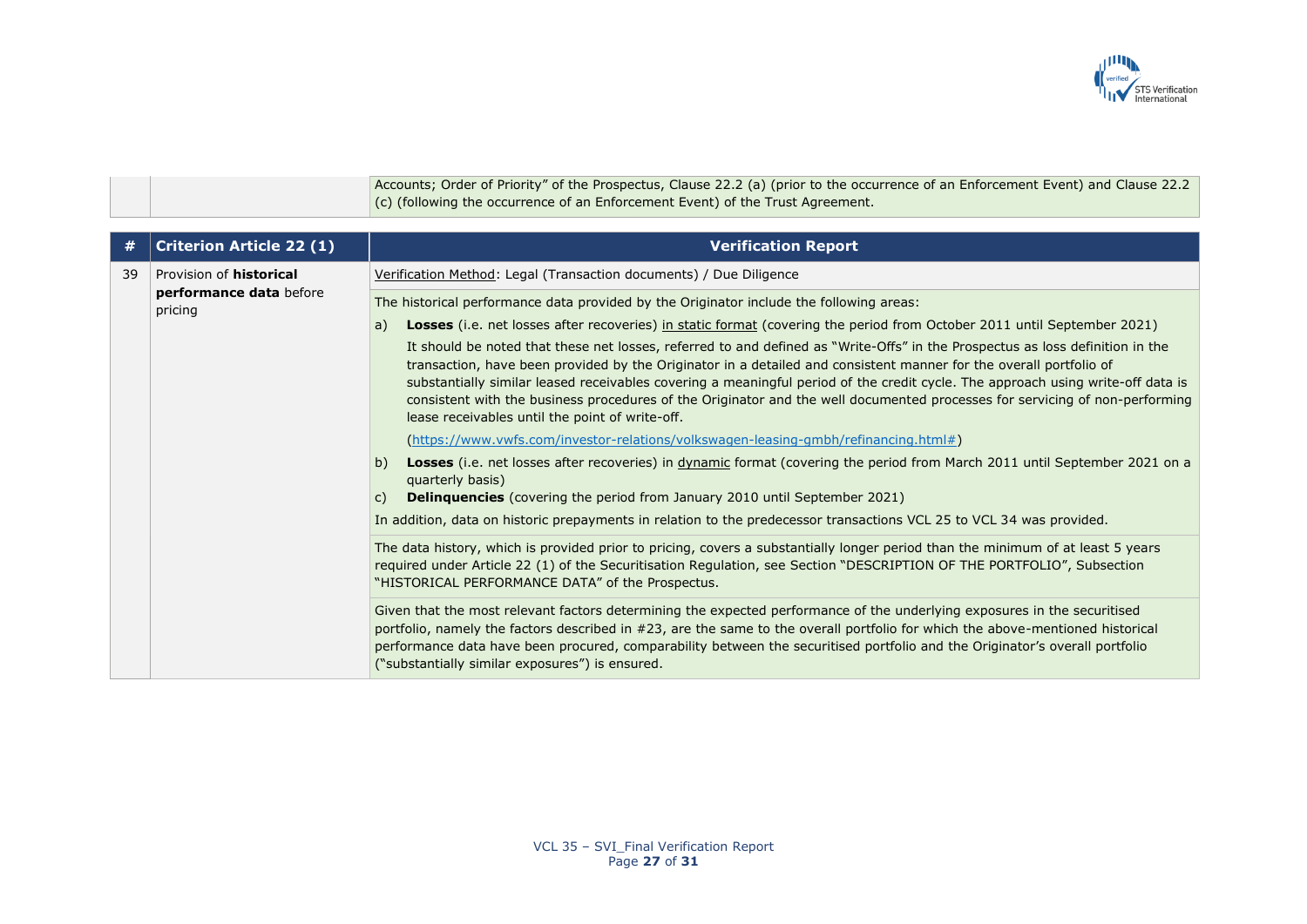

| #  | <b>Criterion Article 22 (2)</b>                                                                                                                           | <b>Verification Report</b>                                                                                                                                                                                                                                                                                                                                                                                                                                                                                                                                                                                                                                                                                                                                                                                                                 |
|----|-----------------------------------------------------------------------------------------------------------------------------------------------------------|--------------------------------------------------------------------------------------------------------------------------------------------------------------------------------------------------------------------------------------------------------------------------------------------------------------------------------------------------------------------------------------------------------------------------------------------------------------------------------------------------------------------------------------------------------------------------------------------------------------------------------------------------------------------------------------------------------------------------------------------------------------------------------------------------------------------------------------------|
| 40 | Performance of an asset audit<br>on the basis of a sample and<br>defined audit steps (Agreed<br>upon Procedures, AuP) by an<br>external independent party | Verification Method: Legal (AuP Report)                                                                                                                                                                                                                                                                                                                                                                                                                                                                                                                                                                                                                                                                                                                                                                                                    |
|    |                                                                                                                                                           | The Originator has mandated a qualified and experienced audit firm to perform the asset audit followed by the audit firm. The<br>asset audit and the AuP include both of the following:                                                                                                                                                                                                                                                                                                                                                                                                                                                                                                                                                                                                                                                    |
|    |                                                                                                                                                           | a) a verification of the compliance of the underlying exposures in the portfolio with the key eligibility criteria (the "Pool<br>Data and Eligibility Criteria Verification"); and                                                                                                                                                                                                                                                                                                                                                                                                                                                                                                                                                                                                                                                         |
|    |                                                                                                                                                           | a verification that the data disclosed to investors in the Prospectus in respect of the underlying exposures is accurate<br>b)<br>(the "Prospectus Data Verification").                                                                                                                                                                                                                                                                                                                                                                                                                                                                                                                                                                                                                                                                    |
|    |                                                                                                                                                           | The sample drawn for the Pool Data and Eligibility Criteria Verification is representative of the securitised portfolio, based on the<br>preliminary pool cut dated 31 December 2021. This is ensured by a sufficiently large sample and random selection, applying a<br>95% confidence level. The final report prepared by the audit firm with regards to the Pool Data and Eligibility Criteria Verification<br>has been made available to SVI on 14 February 2022. The final report confirms that the Pool Data and Eligibility Criteria<br>Verification has occurred and that no significant adverse findings have been found.                                                                                                                                                                                                         |
|    |                                                                                                                                                           | Please note that, for the purpose of compliance with the requirements of Art. 22 (2) of the Securitisation Regulation, the AuP can<br>be based on either the preliminary or the final pool cut.                                                                                                                                                                                                                                                                                                                                                                                                                                                                                                                                                                                                                                            |
|    |                                                                                                                                                           | The Prospectus Data Verification has been performed by the audit firm based on the final pool cut as of 28 February 2022. This<br>verification has been based on all underlying exposures (lease level data) and the scope has comprised (i) verification that the<br>eligibility criteria that are included in the transaction documentation (see Section "Warranties and Guarantees in relation to the<br>Sale of the Purchased Lease Receivables", p. 74f of the Prospectus) are fulfilled in the technical selection process for the final pool<br>cut, (ii) information in the stratification tables (see p. 78f of the Prospectus) correspond to the final pool cut and (iii) the<br>calculation on weighted average lives of the notes (see Section "Weighted Average Lives of the Notes", p. 113 of the Prospectus)<br>is correct. |
|    |                                                                                                                                                           | The final report prepared by the audit firm with regards to the (i) verification of the eligibility criteria and the (iii) calculation of<br>the Weighted Average Life of the Notes has been made available to SVI on 22 March 2022. The final report confirms that the<br>Prospectus Data Verification has occurred and that no adverse findings have been found.                                                                                                                                                                                                                                                                                                                                                                                                                                                                         |
|    |                                                                                                                                                           | The stratification tables have been verified by the audit firm which confirmed per e-mail: "Regarding the Stratification Tables no<br>differences (besides rounding differences) between the provided and the tables produced by us revealed."                                                                                                                                                                                                                                                                                                                                                                                                                                                                                                                                                                                             |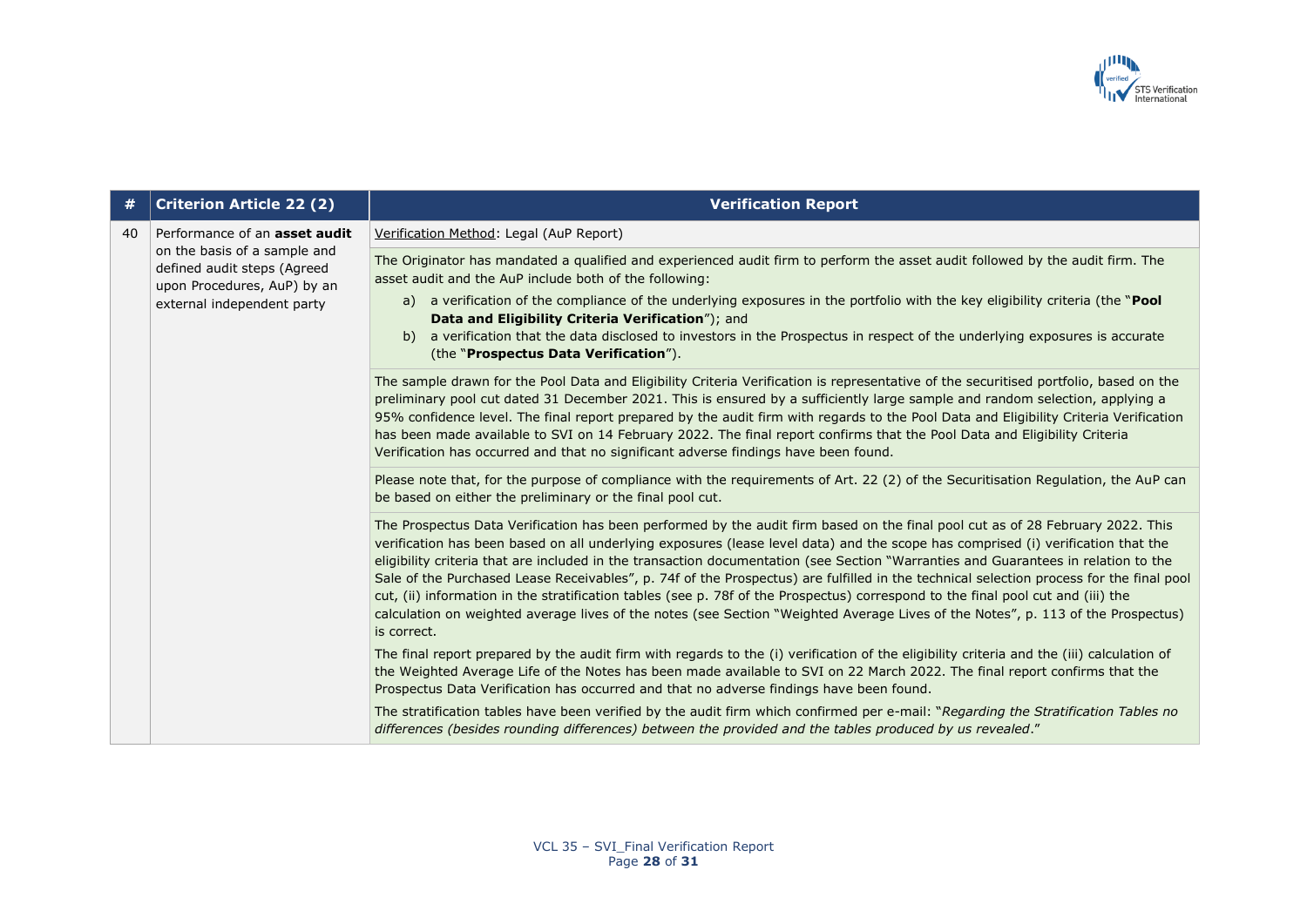

| #  | <b>Criterion Article 22 (3)</b>                                                                                                                                                                                                                                                             | <b>Verification Report</b>                                                                                                                                                                                                                                                                                                                                                                                                                                                                                                                                                                                                                                                                                                                            |
|----|---------------------------------------------------------------------------------------------------------------------------------------------------------------------------------------------------------------------------------------------------------------------------------------------|-------------------------------------------------------------------------------------------------------------------------------------------------------------------------------------------------------------------------------------------------------------------------------------------------------------------------------------------------------------------------------------------------------------------------------------------------------------------------------------------------------------------------------------------------------------------------------------------------------------------------------------------------------------------------------------------------------------------------------------------------------|
| 41 | Provision of a precise <b>liability</b><br>cash flow model to the<br>investors prior to pricing by the<br>Originator;<br>"precise" refers to the possibility<br>for the investor to calculate the<br>amortisation rate and, based on<br>this, the pricing of the<br>securitisation position | Verification Method: Legal (Transaction documents) / Due Diligence (Cash flow model)                                                                                                                                                                                                                                                                                                                                                                                                                                                                                                                                                                                                                                                                  |
|    |                                                                                                                                                                                                                                                                                             | The CF-Model has been prepared by Moody's Analytics on behalf of the Originator, and it is provided as web-based tool and can<br>be accessed via https://www.sfportal.com/deal/cashflows/YBI.VCL35. SVI has been granted access to the website and the cash<br>flow model for the VCL 35 Transaction prior to announcement in order to perform the steps necessary to verify the compliance<br>under Article 22 (3) of the Securitisation Regulation. It should be noted that the statements below do reflect the result of SVI's<br>review of the functionality of the cash flow model and can be considered as a check of plausibility, however no assurance can be<br>given that the CF-Model does calculate correctly in each and every scenario. |
|    |                                                                                                                                                                                                                                                                                             | The CF-Model accurately reflects the contractual relationships and cash flows from and to the securitised portfolio, cash accounts,<br>swap counterparties, Class A and Class B Noteholders, the Subordinated Lender, the Originator, a potential back-up servicer as<br>well as other parties involved (summarised as senior expenses).                                                                                                                                                                                                                                                                                                                                                                                                              |
|    |                                                                                                                                                                                                                                                                                             | A wide range of different scenarios can be modelled, including but not limited to prepayments, delinquencies, defaults (gross<br>losses), recoveries, swap payments, coupon on the notes and senior expenses. Both size as well as timing of payments or<br>defaults can be varied. Also, digital scenarios such as default of swap counterparties (yes/no) or exercise of call options (yes/no)<br>can be considered. As a result, both base case scenarios for pricing as well as stress scenarios for credit analysis purposes can be<br>modelled.                                                                                                                                                                                                 |
|    |                                                                                                                                                                                                                                                                                             | The CF-Model is available since on or around 10 February 2022 and hence has been provided before pricing. It will be updated<br>before closing to incorporate the final pool cut and will, during the life of the Transaction, be updated on a monthly basis.                                                                                                                                                                                                                                                                                                                                                                                                                                                                                         |
|    |                                                                                                                                                                                                                                                                                             | The Originator undertakes to provide potential investors with the CF-Model.                                                                                                                                                                                                                                                                                                                                                                                                                                                                                                                                                                                                                                                                           |

| <b>#</b> 1 | <b>Criterion Article 22 (4)</b>                                                                                                                                                                   | <b>Verification Report</b>                                                                                                                                                                                                                                                             |
|------------|---------------------------------------------------------------------------------------------------------------------------------------------------------------------------------------------------|----------------------------------------------------------------------------------------------------------------------------------------------------------------------------------------------------------------------------------------------------------------------------------------|
| 42         | For residential mortgage loan,                                                                                                                                                                    | Verification Method: Legal (Transaction documents) / Due Diligence                                                                                                                                                                                                                     |
|            | auto loan or leasing portfolios:<br>publication of information on the<br>environmental performance of<br>the assets financed by such<br>underlying exposures (energy<br>performance certificates) | The Originator has confirmed that information on the environmental performance of the assets financed by such underlying<br>exposures (in this case: auto leases) is not captured in its internal database or IT systems and hence not available for reporting in<br>this Transaction. |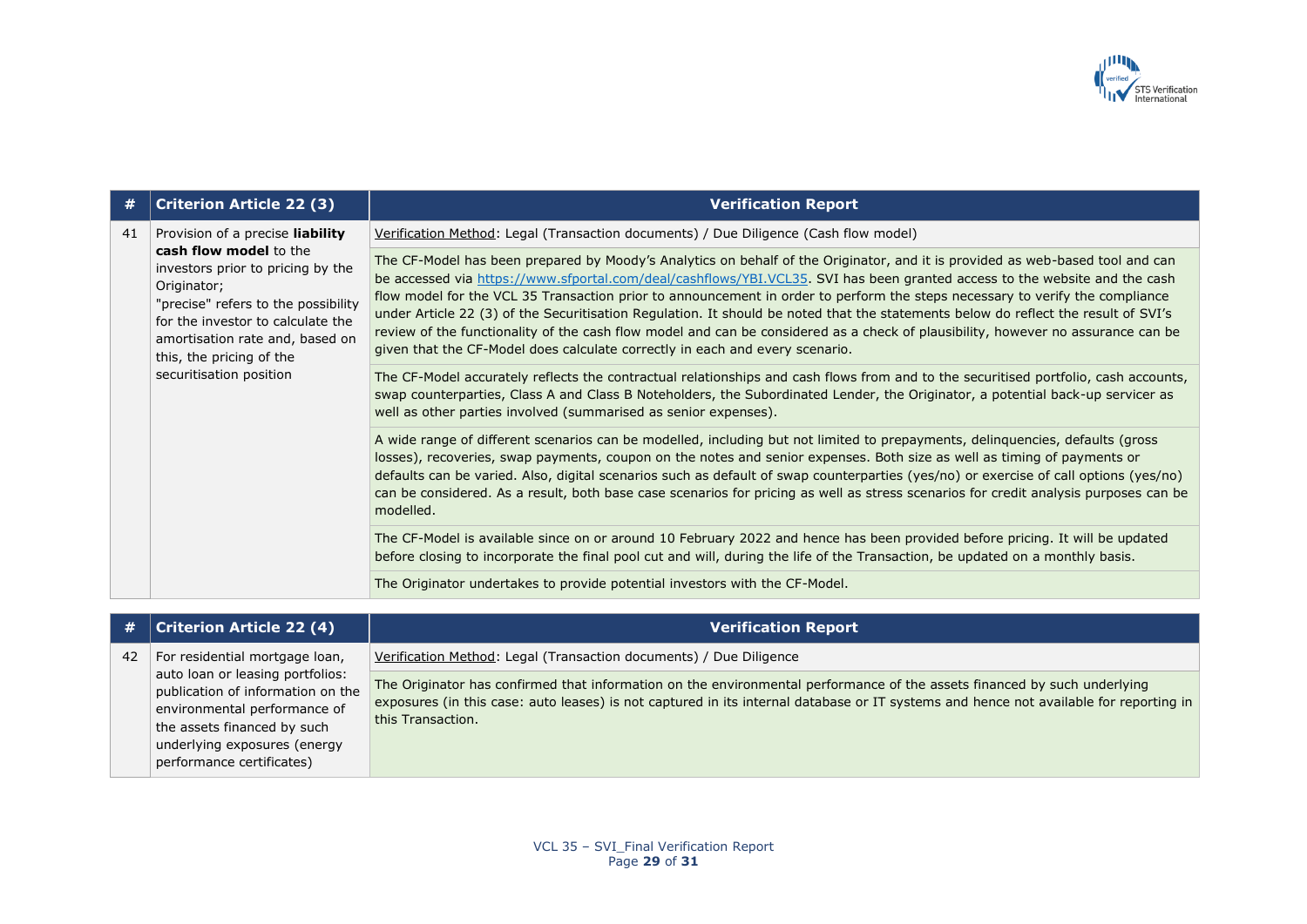

| #  | <b>Criterion Article 22 (5)</b>                                                                                                                                      | <b>Verification Report</b>                                                                                                                                                                                                                                                                                                                                                                     |
|----|----------------------------------------------------------------------------------------------------------------------------------------------------------------------|------------------------------------------------------------------------------------------------------------------------------------------------------------------------------------------------------------------------------------------------------------------------------------------------------------------------------------------------------------------------------------------------|
| 43 | Compliance with the provisions<br>of Art. 7 of the Securitisation<br>Regulation (regarding<br>Transparency) is the<br>responsibility of the Originator or<br>Sponsor | Verification Method: Legal (Transaction documents) / Due Diligence                                                                                                                                                                                                                                                                                                                             |
|    |                                                                                                                                                                      | For the purposes of Article 7 (2) of the Securitisation Regulation, Volkswagen Leasing GmbH as the Servicer is designated as the<br>entity responsible for compliance with the requirements of Article 7, see Section "IV. RISKS RELATED TO REGULATORY CHANGES"<br>in the Section "RISK FACTORS" and Section "ARTICLE 7 AND ARTICLE 22 OF THE SECURITISATION REGULATION" of the<br>Prospectus. |
|    |                                                                                                                                                                      | The Servicer as the Originator warrants that it will fulfil the provisions of Article 7 of the Securitisation Regulation as follows (see<br>in this regard Subsection "IV. RISKS RELATED TO REGULATORY CHANGES" in the Section "RISK FACTORS" and Section "ARTICLE<br>7 AND ARTICLE 22 OF THE SECURITISATION REGULATION" of the Prospectus):                                                   |
|    |                                                                                                                                                                      | • Art. 7 (1) (a): Loan level data have been made available prior to pricing and then will be made available on a monthly basis.                                                                                                                                                                                                                                                                |
|    |                                                                                                                                                                      | • Art. 7 (1) (b): The relevant Transaction documents in draft form have been made available prior to pricing and will be made<br>available in final form within 15 days after the Closing Date.                                                                                                                                                                                                |
|    |                                                                                                                                                                      | • Art. $7(1)(c)$ : Not applicable.                                                                                                                                                                                                                                                                                                                                                             |
|    |                                                                                                                                                                      | • Art. 7 (1) (d): In accordance with the RTS for notification, the notification has been provided to investors in draft form prior to<br>pricing and will be provided in final form on or around Closing Date.                                                                                                                                                                                 |
|    |                                                                                                                                                                      | • Art. 7 (1) (e): The investor report will be made available for the first time on the payment date one month after the Closing<br>Date (25 March 2022) and then on a monthly basis.                                                                                                                                                                                                           |
|    |                                                                                                                                                                      | • Art. 7 (1) (f): The Issuer will publish any inside information relating to the Transaction without delay.                                                                                                                                                                                                                                                                                    |
|    |                                                                                                                                                                      | • Art. 7 (1) (g): The Servicer will publish information in respect of any significant event without delay.                                                                                                                                                                                                                                                                                     |